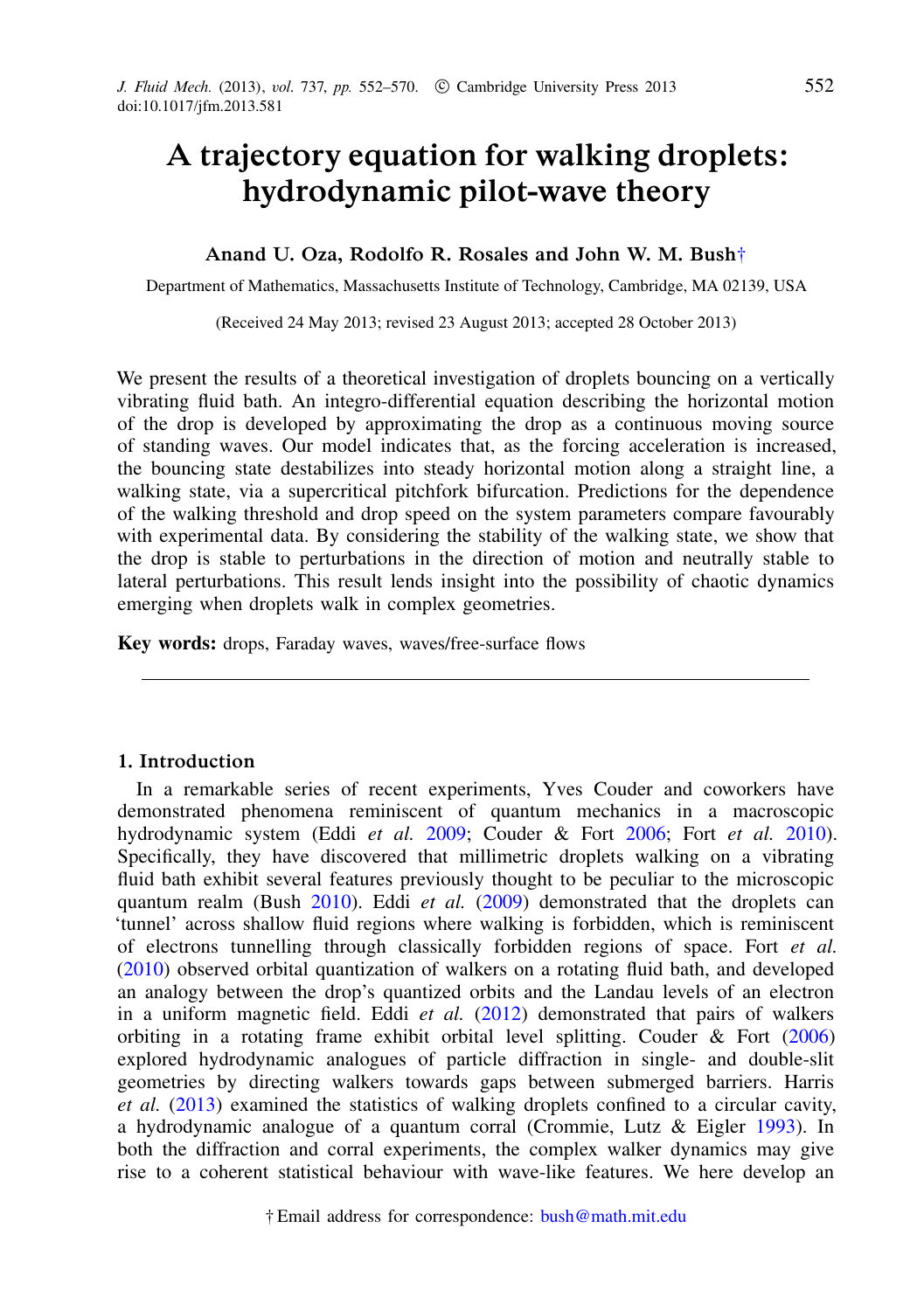integro-differential trajectory equation for these walking droplets with a view to gaining insight into their subtle dynamics.

Consider a fluid bath vibrating vertically with acceleration  $\gamma \cos \omega t$ , where  $\omega = 2\pi f$ . When  $\gamma$  is increased beyond  $\gamma_F$ , the fluid surface goes unstable to a standing field of Faraday waves. The critical acceleration  $\gamma_F$ , the Faraday threshold, depends on the fluid viscosity, depth, and surface tension. At the onset of instability, subharmonic waves with frequency  $\omega/2$  emerge; at higher  $\gamma$ , higher harmonics of frequency  $n\omega/2$ (for integer  $n$ ) can arise. This system was first examined by Faraday  $(1831)$ , and has since been explored by many others (Douady 1990; Miles & Henderson 1990; Müller, Friedrich & Papathanassiou 1998). A theoretical description of Faraday waves was developed for inviscid fluids by Benjamin & Ursell (1954) and extended to the case of viscous fluids by Kumar (1996). In this paper, we will only consider the regime  $\gamma < \gamma_F$ , for which the flat interface would be stable if not for the presence of a drop.

Walker (1978) demonstrated that droplets can be made to bounce indefinitely at frequency  $\omega$  on the surface of a vertically vibrating bath of the same fluid. When  $\gamma < \gamma_B$ ,  $\gamma_B$  being the bouncing threshold, the drop simply coalesces with the fluid bath; however, for  $\gamma > \gamma_B$ , coalescence is precluded by the sustenance of an air layer between the drop and bath for the duration of the drop impact (Couder, Gautier & Boudaoud 2005). The first theoretical examination of the bouncing process is presented by Couder *et al.* (2005) and built upon by Moláček & Bush (2013*a*). In summary, the drop bounces provided its contact time is less than the time required for the air layer between the drop and bath to drain to a critical thickness of approximately 50 nm, at which coalescence is initiated. Moláček & Bush (2013*a*) developed a complete theoretical description of the bouncing drop dynamics that provides a rationale for all reported periodic and chaotic bouncing states (Wind-Willassen *et al.* 2013).

Protière, Boudaoud & Couder (2006) demonstrate that, as  $\gamma$  is increased beyond  $\gamma_B$ , the drop undergoes a sequence of bifurcations. First, the drop undergoes a perioddoubling transition, after which it bounces at frequency  $\omega/2$ . Its bouncing frequency is then commensurate with the frequency of the least stable Faraday mode, which is thus locally excited through the resonant interaction between drop and bath. For  $\gamma > \gamma_W > \gamma_B$ ,  $\gamma_W$  being the walking threshold, the waves generated by the drop destabilize the bouncing state. If the drop is perturbed in some direction, it lands on a sloping interface and so receives a horizontal force on impact that propels it forward. In certain parameter regimes delineated by Protière *et al.* (2006) and Eddi *et al.* (2008) and rationalized by Moláček & Bush  $(2013b)$ , the resulting walking state is quite robust: the drop can walk steadily and stably at a uniform horizontal velocity while bouncing vertically at frequency  $\omega/2$ . Images of a walking drop and its associated wave field are shown in figure 1.

The coupled vertical and horizontal dynamics of a walking drop were considered by Moláček & Bush (2013*b*), who elucidated the walker's rich and complex behaviour. For example, the walker may switch between various vertical bouncing modes that coexist for identical system parameters, or walk in an irregular fashion while bouncing chaotically (Wind-Willassen *et al.* 2013). The authors also highlight the importance of the walker's phase with respect to the bath. The amplitude of the waves generated by the drop has a complicated dependence on system parameters through the walker's phase, owing to the coupling between the horizontal and vertical motion. For the sake of simplicity, we consider the special case of 'resonant walkers', for which the drop is in a period-doubled bouncing mode, so its vertical motion is precisely synchronized with the underlying wave. We thus neglect the coupling between the horizontal and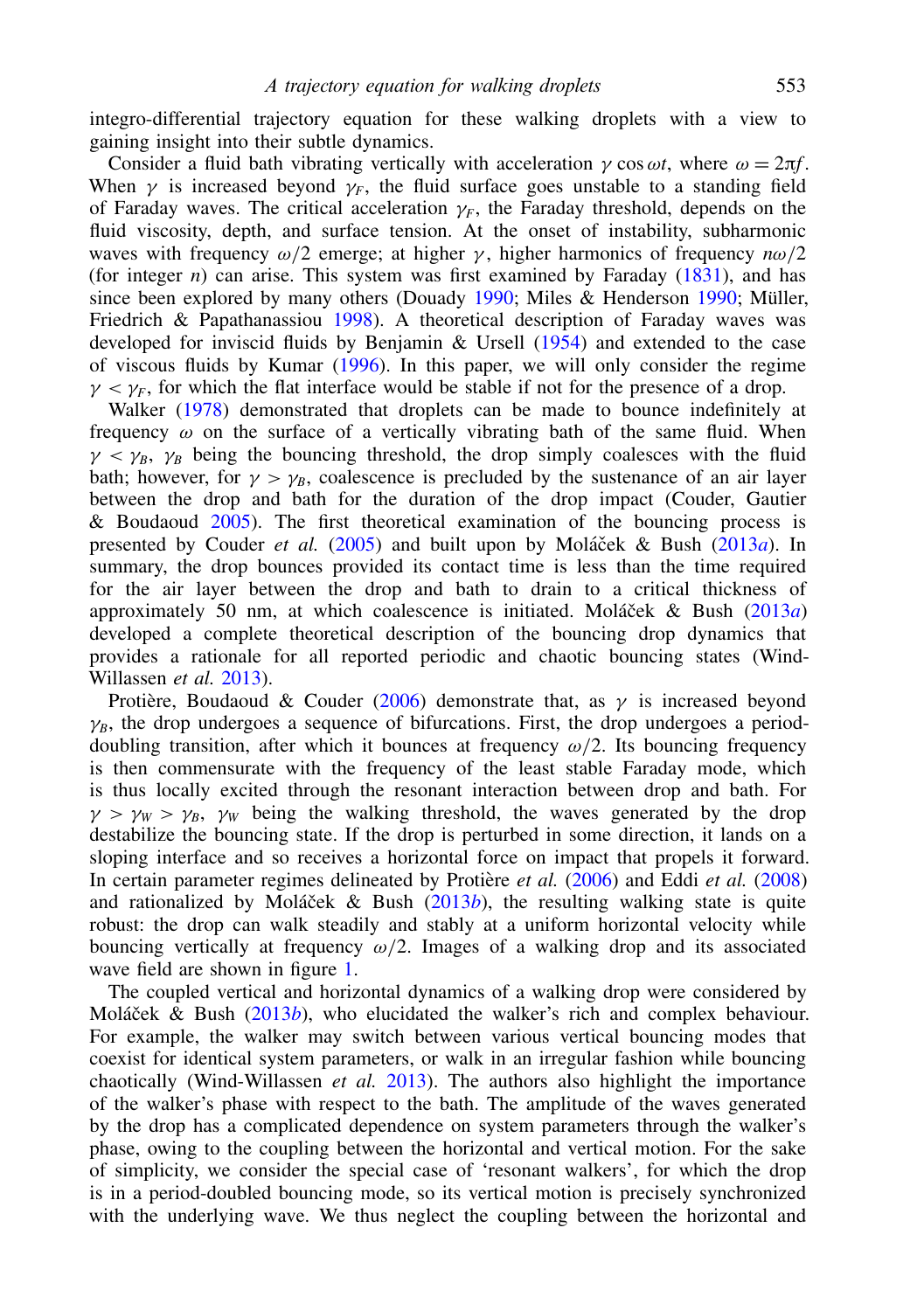

FIGURE 1. (Colour online) A walker, a millimetric droplet, self-propagates on a vibrating fluid bath through an interaction with its own wave field. (*a*) Oblique view. (*b*) Top view.

vertical motion and average over the vertical motion, which allows us to construct and study a trajectory equation for the walker's horizontal motion.

As the propulsive wave force on the walking drop depends on the location of its prior impacts, and so on the walker's past, Fort *et al.* (2010) and Eddi *et al.* (2011) introduced the concept of path-memory. The quantum mechanical features arise only in the high path-memory regime, close to the Faraday threshold, where the waves generated by the walker decay slowly in time and so strongly affect the drop's dynamics (Couder & Fort 2006; Fort *et al.* 2010; Harris *et al.* 2013). In this regime, the drop's trajectory is most strongly influenced by its history, which is effectively stored in the wave field. The goal of the current study is to provide insight into these experiments by developing a trajectory equation for the walkers that illustrates the influence of path-memory on their dynamics.

Protière et al. (2006) postulate the following trajectory equation for the horizontal position  $x_p$  of the drop, in the absence of barriers and external forces:

<span id="page-2-0"></span>
$$
m\ddot{x}_p + D\dot{x}_p = F^b \sin\left(\frac{2\pi \dot{x}_p}{V_F}\right),\tag{1.1}
$$

where  $m$  is the drop mass,  $F<sup>b</sup>$  the effective force due to bouncing on an inclined surface, *D* the viscous damping coefficient, and  $V_F$  the phase velocity of the Faraday waves. Equation  $(1.1)$  is derived by time-averaging the horizontal force on the drop over a single bouncing period, and it correctly predicts a supercritical pitchfork bifurcation to a walking state; however, we will see that it only includes the effect of a single previous bounce on the drop's trajectory. A similar approach was taken by Shirokoff (2013) in his theoretical description of walkers in confined geometries. Both papers attempt to model the path-memory through the coefficient  $F^b$ . We here develop an improved trajectory equation that explicitly models the system's path-memory by incorporating the drop's entire history.

In § [2,](#page-3-0) we derive an integro-differential equation of motion for the drop by adopting the results presented by Mola<sup> $\check{c}$ </sup>ek & Bush (2013*b*). The equation indicates that the bouncing state destabilizes at a critical acceleration  $\gamma$  into straight-line walking, as shown in § [3.](#page-6-0) We present an exact formula for the walking speed and compare it to experimental data in § [4,](#page-9-0) where we also explore the dependence of the guiding wave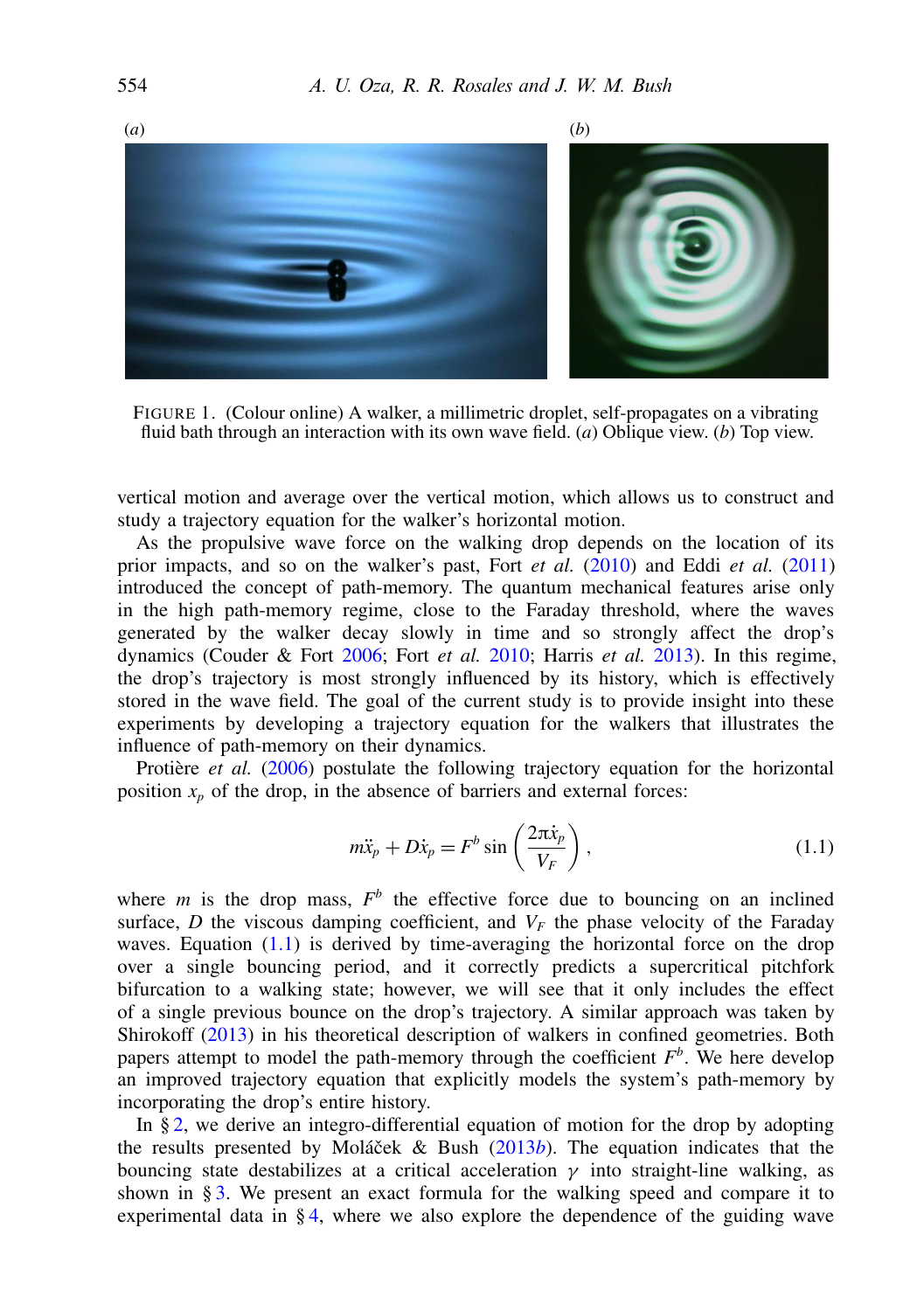field on the walking speed. The stability of the walking solution is analysed in § [5.](#page-11-0) Future directions and applications of the model are discussed in  $\delta$  [6.](#page-16-0)

#### <span id="page-3-0"></span>2. Integro-differential equation of motion

Consider a drop of mass *m* and radius *R* in the presence of a gravitational acceleration *g* walking on the surface of a vertically vibrating fluid bath of surface tension  $\sigma$ , density  $\rho$ , dynamic viscosity  $\mu$ , kinematic viscosity  $\nu$ , and mean depth *H*. Let  $x_p(t) = (x_p(t), y_p(t))$  denote the horizontal position of the drop at time *t*. We assume that the drop is a resonant walker in the period-doubled regime, so the vertical motion is periodic with period  $T_F = 4\pi/\omega$ . The force balance in the horizontal direction yields the equation of motion

<span id="page-3-2"></span>
$$
m\ddot{\mathbf{x}}_p + D\dot{\mathbf{x}}_p = -\overline{F(t)}\nabla \mathcal{H}(\mathbf{x}_p, t),
$$
\n(2.1)

where all terms represent time-averages over the bouncing period  $T_F$ , and  $F(t)$  is the vertical force on the drop (Moláček & Bush  $2013b$ ). The drop moves in response to both propulsive and drag forces. The propulsive force is the wave force imparted by the sloping bath surface during impact. We express the total fluid depth as  $H + \mathcal{H}(\mathbf{x}, t)$ , where we assume the perturbation height  $\mathcal{H}(\mathbf{x}, t) \ll H$  to be small. The horizontal component of the propulsive force may then be approximated by  $-F(t)\nabla \mathcal{H}(x, t)$ . The drop motion is opposed by a drag force  $-D\dot{x}_p$ , where the time-averaged drag coefficient *D* can be written in terms of the system parameters as (Moláček & Bush 2013*b*)

<span id="page-3-1"></span>
$$
D = Cmg\sqrt{\frac{\rho R}{\sigma}} + 6\pi\mu_a R \left(1 + \frac{\pi\rho_a gR}{6\mu_a \omega}\right),\tag{2.2}
$$

where  $\mu_a = 1.84 \times 10^{-5}$  kg m<sup>-1</sup> s<sup>-1</sup> and  $\rho_a = 1.2$  kg m<sup>-3</sup> are the dynamic viscosity and density of air, and  $C$  is the non-dimensional drag coefficient. In  $(2.2)$ , the first term arises from the transfer of momentum from the drop to the bath during impact, and the second from the aerodynamic drag exerted on the droplet during flight. We note that *C* actually depends weakly on the system parameters, and  $0.17 \le C \le 0.33$  over the parameter range of interest for walkers (Moláček & Bush 2013*b*). For our purposes, it suffices to treat  $C = 0.17$  as a constant, a value consistent with the experimental data for  $v = 20 \text{ cS}, f = 80 \text{ Hz}$  and  $v = 50 \text{ cS}, f = 50 \text{ Hz}$  (Moláček & Bush  $\overline{2013b}$ ).

To determine an expression for the interface deflection  $\mathcal{H}(\mathbf{x}, t)$ , we first consider the interface deflection  $h_n(x, t)$  generated by the single bounce of a drop at time  $t_n$ and position  $x_p(t_n)$ . We assume the fluid container to be sufficiently large that we may neglect the influence of boundaries. When the drop hits the surface, it emits a travelling transient wave that is typically an order of magnitude faster than the walker (Eddi *et al.* 2011). We neglect this wave in our model because it does not interact with the drop on subsequent bounces. In the wake of the transient wave, a field of standing waves persists on the interface. Eddi *et al.* (2011) numerically model this standing wave field as

$$
h_n(\mathbf{x}, t) = \sum_{m=1}^{\infty} a_m(t - t_n) \mathbf{J}_0 \left( k_m |\mathbf{x} - \mathbf{x}_p(t_n)| \right), \tag{2.3}
$$

where  $J_0$  is a Bessel function of the first kind, the wavenumbers  $k_m$  satisfy the relation  $J_0(k_m r_0) = 0$ , and  $r_0$  is a numerical cutoff parameter. The time-dependence is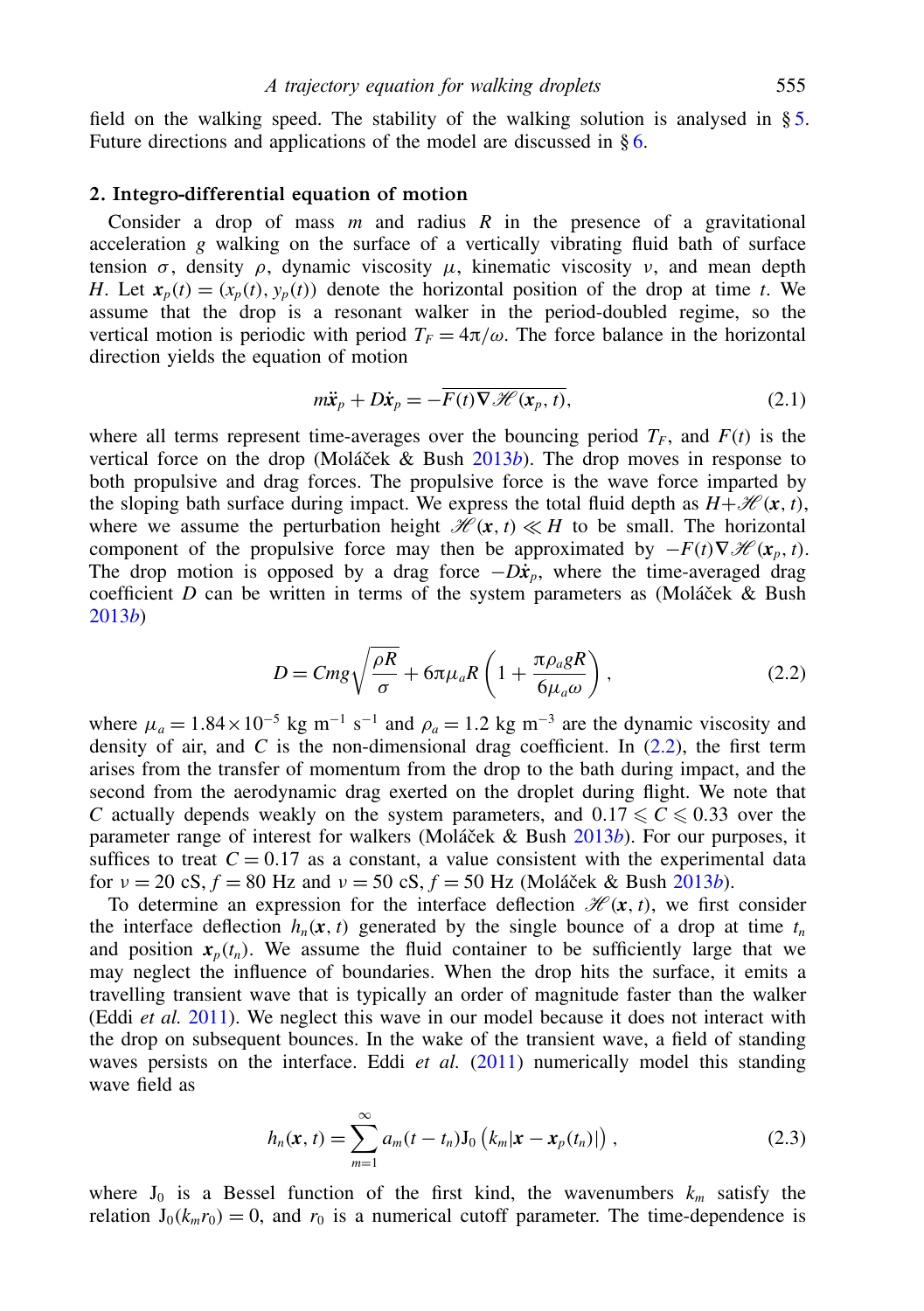prescribed by the functions  $a_m(t)$ , which satisfy the equation

$$
\ddot{a}_m + 2\nu_{phen}k_m^2 \dot{a}_m + a_m \left( g - \gamma \cos \omega t + \frac{\sigma k_m^2}{\rho} \right) k_m \tanh k_m H = 0, \tag{2.4}
$$

where  $v_{phen} \gtrsim v$  is the phenomenological kinematic viscosity of the fluid, chosen to match the observed Faraday threshold.

Rather than summing over infinitely many modes, we make some simplifying assumptions that make the model more tractable. Since  $\gamma < \gamma_F$ , the fluid surface is stable, so all disturbances decay in time. The slowest decaying mode is the subharmonic Faraday wave with temporal decay time  $T_F M_e$ , where  $M_e$  is the nondimensional memory parameter

<span id="page-4-1"></span>
$$
M_e = M_e(\gamma) \equiv \frac{T_d}{T_F (1 - \gamma/\gamma_F)}
$$
(2.5)

(Eddi *et al.* 2011), and  $T_d$  is the temporal decay time in the absence of forcing (Moláček & Bush  $2013b$ ). In the short-path-memory limit, just above the walking threshold  $M_e \geq M_e(\gamma_W)$ , the standing waves generated by the drop decay relatively quickly, so the droplet motion depends only on its recent past. In the long-pathmemory limit, close to the Faraday threshold  $M_e \gg M_e(\gamma_W)$ , the standing waves are long-lived, so the walker is more strongly influenced by its history. Both  $T_d$  and  $\gamma_F$ can be calculated numerically for different fluids and forcing frequencies (Kumar 1996; Moláček & Bush 2013b).

The Faraday wave oscillates in time with frequency  $\omega/2$ , and its dominant wavenumber  $k_F$  can be calculated numerically (Kumar 1996; Moláček & Bush 2013*b*) or approximated as the solution to the standard water-wave dispersion relation:

$$
\left(\frac{\omega}{2}\right)^2 = \left(gk + \frac{\sigma k^3}{\rho}\right) \tanh kH.
$$
 (2.6)

In the experiments, the Faraday wavenumber is typically  $k_F \approx 1.25 \text{ mm}^{-1}$ , which corresponds to a Faraday wavelength of  $\lambda_F \approx 5$  mm. Fort *et al.* (2010) approximate the Faraday wave generated by a single bounce as

$$
h_n(\mathbf{x}, t) = \frac{A}{|\mathbf{x} - \mathbf{x}_p(t_n)|} \cos (k_F |\mathbf{x} - \mathbf{x}_p(t_n)| + \phi) e^{-|\mathbf{x} - \mathbf{x}_p(t_n)|/\delta} e^{-(t - t_n)/(T_F M_e)}, \quad (2.7)
$$

where the parameters *A* and  $\delta$  are determined experimentally, and  $\phi$  is a free parameter. While this model allows them to reproduce many of the experimental results and provides an adequate description in the far field  $k_F|\mathbf{x} - \mathbf{x}_p(t_n)| \gg 1$ , it contains a troubling singularity at  $x = x_p(t_p)$ , and the phase-shifted cosine does not accurately describe the spatial dependence of the Faraday wave near the drop.

Following Moláček & Bush (2013b), we approximate the wave as a radial Bessel function of the first kind,  $J_0$ , with a single dominant wavenumber  $k_F$ . This gives the interface height after a single bounce at time  $t = t_n$ .

<span id="page-4-0"></span>
$$
h_n(x, t) = \tilde{A} J_0(k_F |x - x_p(t_n)|) e^{-(t - t_n)/(T_F M_e)} \cos \frac{\omega t}{2} H(t - t_n),
$$
\n(2.8)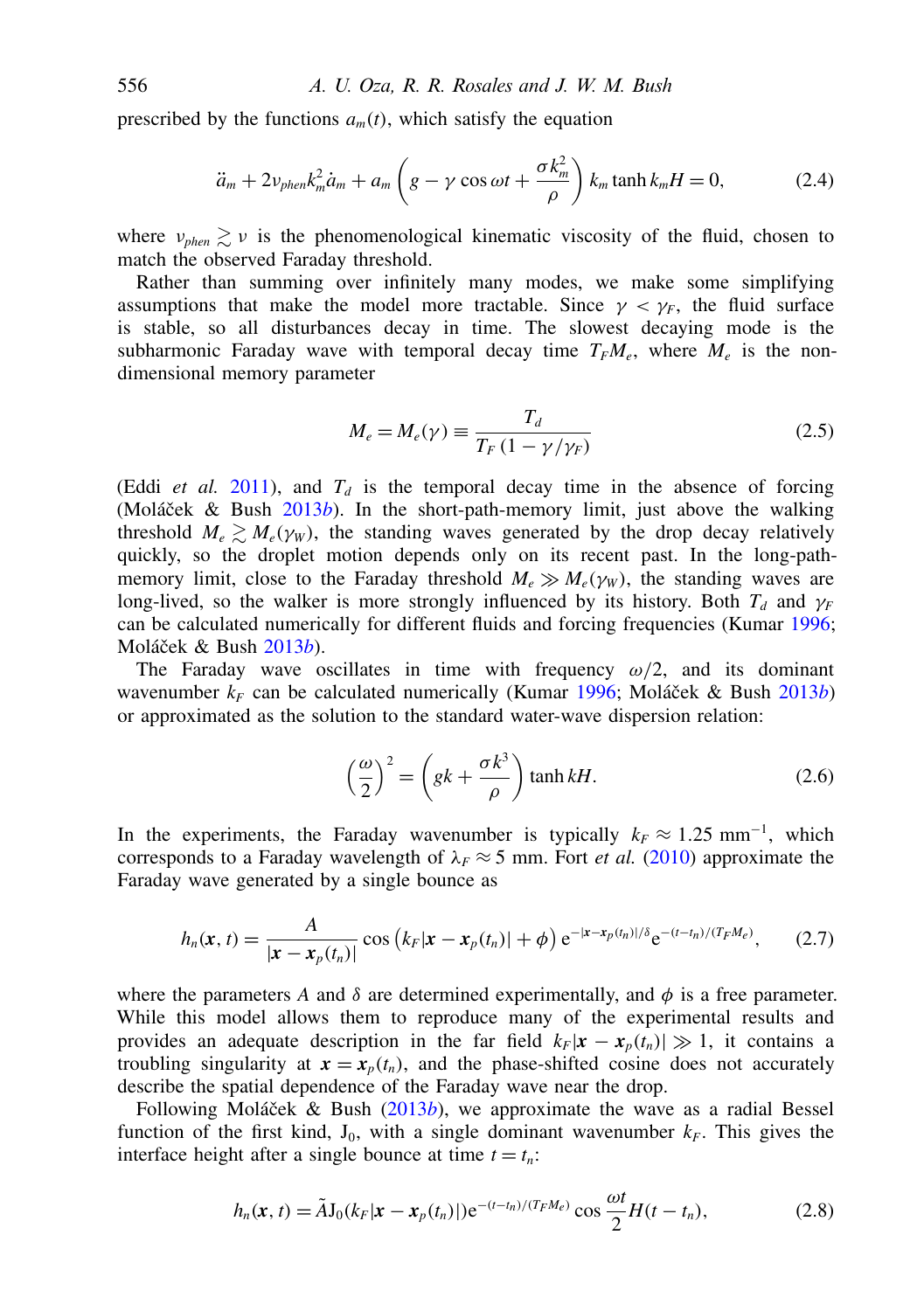where  $H(t)$  is the Heaviside step function. The amplitude  $\tilde{A}$  can be expressed in terms of the system parameters as

$$
\tilde{A} = \sqrt{\frac{2}{\pi}} \frac{k_F R}{3k_F^2 R^2 + \mathcal{B}o} \frac{R k_F^2 v_{\text{eff}}^{1/2}}{\sigma \sqrt{T_F}} mg_{\text{F}} \sin \frac{\Phi}{2}, \quad \mathcal{B}o = \frac{\rho g R^2}{\sigma}, \quad v_{\text{eff}} = v D_\mu \tag{2.9}
$$

where  $\mathscr{B}o$  is the Bond number,  $v_{\text{eff}}$  is the effective kinematic viscosity, and  $\Phi$  is the mean phase of the wave during the contact time (Moláček & Bush  $2013b$ ). The coefficient  $D_{\mu}$  is defined as (Prosperetti 1976; Moláček & Bush 2013*b*)

$$
D_{\mu} = -\frac{r_1 + r_2}{2ar_1r_2} \quad \text{where } a = \frac{\mathcal{O}h(Rk_F)^{3/2}}{\left[\mathcal{B}o + (Rk_F)^2\right]^{1/2}}, \quad \mathcal{O}h = \frac{\mu}{\sqrt{\rho\sigma R}}, \tag{2.10}
$$

and  $r_1$  and  $r_2$  are the roots with largest real part of the polynomial

$$
p(x; a) = x4 + 8ax3 + (2 + 24a2)x2 + a(8 + 16a2)x + 1 + 8a2.
$$
 (2.11)

We note that the formula for the interface height  $(2.8)$  with amplitude  $\tilde{A}$  is an approximation to that given by Moláček & Bush ( $2013b$ ). Here we neglect the  $t^{-1/2}$ temporal decay of the waves, as the decay rate is dominated by the exponential  $e^{-(t-t_n)/(T_F M_e)}$ . The algebraic factor  $t^{-1/2}$  is only valid for  $t > T_F$  and makes the governing equation analytically intractable; thus, for the sake of simplicity we replace it by the constant  $T_F^{-1/2}$ . In addition, we neglect the possibility of multiple vertical bouncing modes for a single forcing acceleration  $\gamma$  (Moláček & Bush 2013*b*; Wind-Willassen *et al.* 2013). For a particular bouncing mode, the impact phase  $\Phi$  depends in general on  $\mu$ , *R*, and  $\gamma$ ; however, it depends only weakly on  $\gamma$  in the high-memory limit of interest, so we treat it as a constant for a given drop.

We assume the surface waves to be linear, so that we can apply the superposition principle. Thus, the interface height  $\mathcal{H}(x, t)$  may be expressed as the sum of the individual waves  $h_n(x, t)$  generated by previous bounces at prior times  $t_n = nT_F$ .

$$
\mathscr{H}(\mathbf{x},t) = \sum_{n} h_n(\mathbf{x},t) = \sum_{n=-\infty}^{\lfloor t/T_F \rfloor} \tilde{A} \mathbf{J}_0(k_F|\mathbf{x}-\mathbf{x}_p(nT_F)|) e^{-(t-nT_F)/(T_F M_e)} \cos \frac{\omega t}{2}.
$$
 (2.12)

As shown in Moláček & Bush (2013*b*), since the drop's bouncing period  $T<sub>F</sub>$  is equal to the period of the surface waves, we may replace  $F(t)\nabla \mathcal{H}(x_n, t)$  by  $mg\nabla h(x_n, t)$ , where

$$
h(\mathbf{x}, t) = \sum_{n=-\infty}^{\lfloor t/T_F \rfloor} A J_0(k_F |\mathbf{x} - \mathbf{x}_p(nT_F)|) e^{-(t - nT_F)/(T_F M_e)}, \quad A = \tilde{A} \cos \frac{\Phi}{2}.
$$
 (2.13)

We call this the *stroboscopic approximation* since, by averaging over the vertical dynamics, we eliminate consideration of the drop's vertical motion. The drop motion is thus effectively 'strobed' at the bouncing frequency.

Substituting  $(2.13)$  into  $(2.1)$  yields a delay-differential equation of motion for the drop, which is quite difficult to study analytically. We thus approximate the sum in [\(2.13\)](#page-5-0) by the integral:

<span id="page-5-1"></span><span id="page-5-0"></span>
$$
h(\mathbf{x}, t) = \frac{AC_f}{T_F} \int_{-\infty}^t \mathbf{J}_0(k_F|\mathbf{x} - \mathbf{x}_p(s)|) e^{-(t-s)/(T_F M_e)} ds,
$$
 (2.14)

where  $C_f = 1/M_e$  ( $e^{1/M_e} - 1$ ). This approximation is valid provided the time scale of horizontal motion,  $T_H = \lambda_F / |\dot{x}_p|$ , is much greater than the time scale  $T_F$  of vertical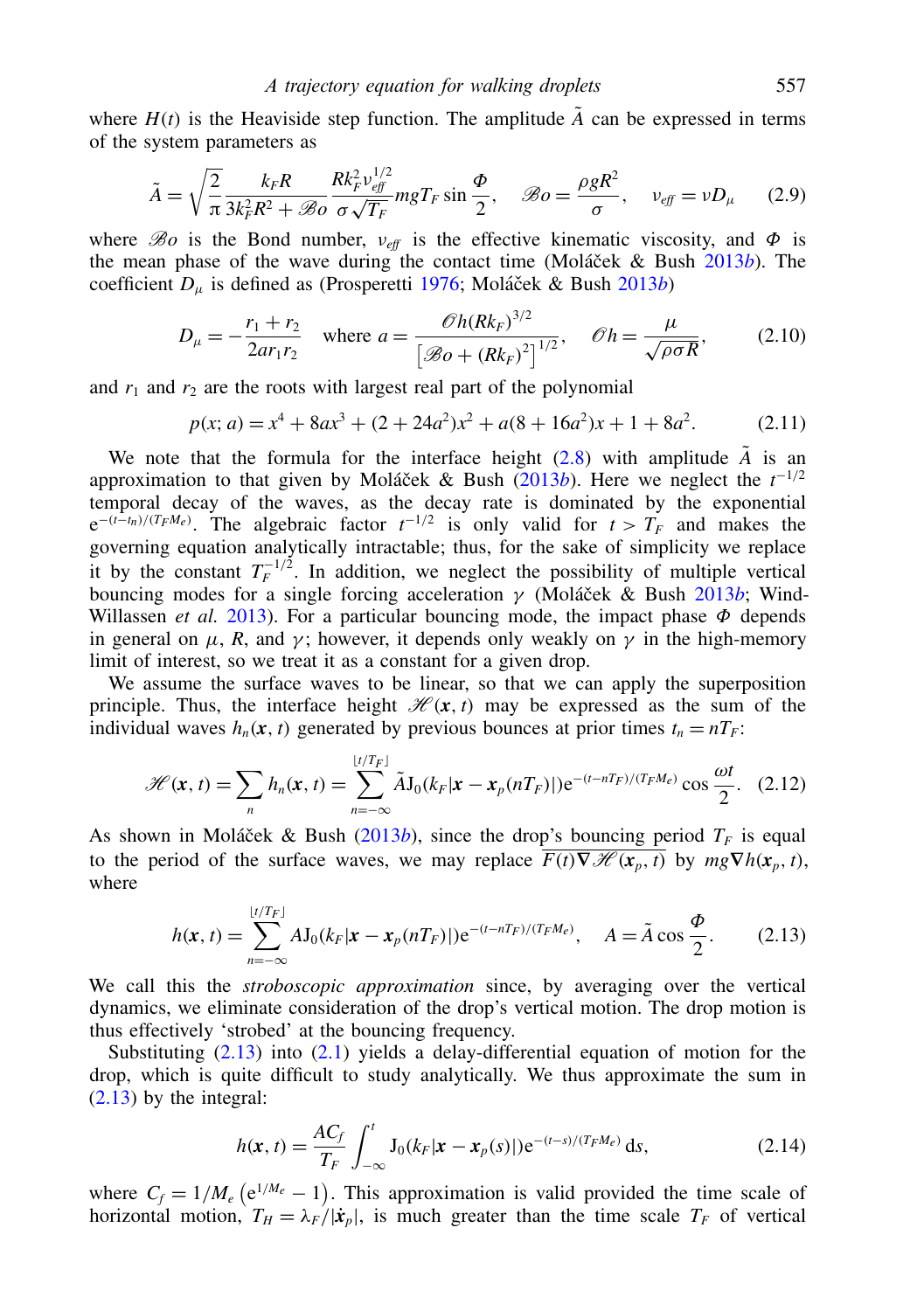motion, that is,  $T_F \ll T_H$ , as is the case for walkers. The resonant walker is thus approximated as a continuous moving source of standing waves, and is viewed as sweeping across the fluid interface. We make the additional approximation that  $C_f = 1$ , since walkers typically arise when  $M_e \gg 1$ .

Substituting  $(2.14)$  into  $(2.1)$ , we obtain an integro-differential equation of motion:

$$
m\ddot{\mathbf{x}}_p + D\dot{\mathbf{x}}_p = \frac{F}{T_F} \int_{-\infty}^t \frac{\mathbf{J}_1(k_F|\mathbf{x}_p(t) - \mathbf{x}_p(s)|)}{|\mathbf{x}_p(t) - \mathbf{x}_p(s)|} (\mathbf{x}_p(t) - \mathbf{x}_p(s)) e^{-(t-s)/(T_F M_e)} ds, \quad (2.15)
$$

where  $F = mgAk_F$ . Note that the equation of motion at time *t* depends on the drop's entire trajectory prior to that time, on its path memory as stored in the wave field. Nevertheless, the dominant contribution of the integral comes from its recent past, specifically  $t - s \sim O(T_F M_e)$ . The drop is thus influenced by more of its history as stored in its wave field  $h(x, t)$  as its path-memory  $M_e$  increases. The term on the right-hand side of [\(2.15\)](#page-6-1) is thus referred to alternatively as the *wave force* or *memory force*.

The trajectory equation  $(2.15)$  is markedly different from that developed by Protière *et al.* (2006), [\(1.1\)](#page-2-0), which assumes that  $h(x, t) = A \cos(k_F(x - x_p(t)))$ . By using  $V_F = (\omega/2)/k_F$  and  $\dot{x}_p(t)T_F \approx x_p(t) - x_p(t - T_F)$  for  $T_F \ll 1$ , one can obtain from [\(1.1\)](#page-2-0) the delay-differential equation

<span id="page-6-2"></span><span id="page-6-1"></span>
$$
m\ddot{x}_p + D\dot{x}_p = F^b \sin (k_F(x_p(t) - x_p(t - T_F)))
$$
\n(2.16)

Unlike  $(2.15)$ , which incorporates the drop's entire history, the model  $(2.16)$  only includes the influence of a single prior impact. It can thus be valid only in the short-path-memory limit for walkers just beyond the walking threshold  $M_e \ge M_e(\gamma_W)$ , and is incapable of capturing the drop dynamics at large *M<sup>e</sup>* .

The variables appearing in  $(2.15)$  are listed in table 1. Note that the model has no free parameters: formulae for *D* and *F* are derived by Moláček & Bush (2013*b*), and  $T_d$  and  $\gamma_F$  can be determined numerically (Kumar 1996; Moláček & Bush 2013*b*). We proceed by demonstrating that the trajectory equation [\(2.15\)](#page-6-1) captures certain key aspects of the walker dynamics.

#### <span id="page-6-0"></span>3. Bouncing to walking

Note that  $x_p \equiv$  constant is a solution to [\(2.15\)](#page-6-1) that represents a stationary bouncing state. In this section, we will study the stability of this bouncing state, and demonstrate that increasing  $M_e$  causes it to destabilize into a walking state, in which the drop moves along a straight line at constant horizontal velocity.

We first non-dimensionalize [\(2.15\)](#page-6-1). We choose  $\lambda_F$  and  $T_F M_e$  as our natural length and time scales, respectively, and so non-dimensionalize via  $x' = k_F x$  and  $t' = t/(T_F M_e)$ . Substituting into [\(2.15\)](#page-6-1) and dropping primes, we deduce the nondimensional equation of motion:

<span id="page-6-3"></span>
$$
\kappa \ddot{\mathbf{x}}_p + \dot{\mathbf{x}}_p = \beta \int_{-\infty}^t \frac{\mathbf{J}_1(|\mathbf{x}_p(t) - \mathbf{x}_p(s)|)}{|\mathbf{x}_p(t) - \mathbf{x}_p(s)|} (\mathbf{x}_p(t) - \mathbf{x}_p(s)) e^{-(t-s)} ds,
$$
(3.1)

where  $\kappa = m/DT_F M_e$  and  $\beta = F k_F T_F M_e^2/D$  represent, respectively, the non-dimensional mass and memory force coefficient.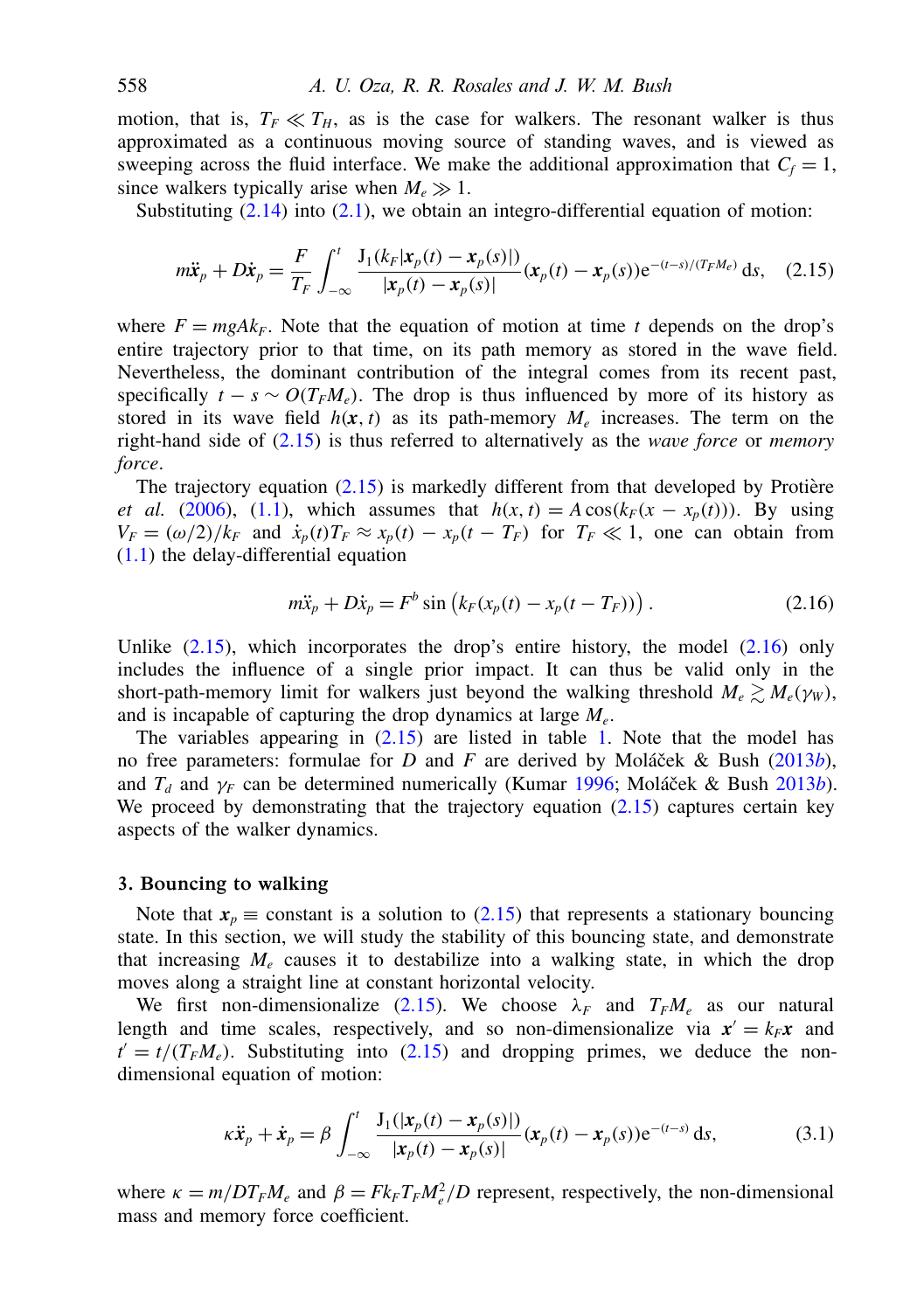Dimensional variables Definition  $x_p$  drop position drop position drop mass *m* drop mass drag coefficie drag coefficient *g* gravitational acceleration  $\mathcal{H}(\mathbf{x}, t)$  gravitational acceleration  $\mathcal{H}(\mathbf{x}, t)$  interface deflection<br>  $T_F$  Faraday period *T<sub>F</sub>* Faraday period<br> $\tilde{A}$  amplitude of single surf  $\tilde{A}$  amplitude of single surface wave<br>Faraday wavenumber  $k_F$  Faraday wavenumber<br> $T_d$  decay time of waves without  $T_d$  decay time of waves without forcing forcing decay time of waves without forcing forcing acceleration  $\gamma_F$ <br>  $F = mgAk_F$  Faraday instability threshold<br>
From the second term of the second term of the second term of the second term of the second term of the second term of the second term of the second term of the second term of  $m$  memory force coefficient Non-dimensional variables  $M_e = \frac{T_d}{T_e (1 - t)}$  $T_F(1-\gamma/\gamma_F)$ memory  $\kappa = \frac{m}{DT_E}$  $DT_F M_e$ non-dimensional mass  $\beta = \frac{F k_F T_F M_e^2}{D}$ *D* non-dimensional memory force coefficient



We now examine the stability of the bouncing solution  $x_p \equiv$  constant. By linearizing [\(3.1\)](#page-6-3) around this solution,  $x_p = \text{constant} + \delta x$ , we deduce

$$
\kappa \delta \ddot{\mathbf{x}} + \delta \dot{\mathbf{x}} = \frac{\beta}{2} \int_{-\infty}^{t} [\delta \mathbf{x}(t) - \delta \mathbf{x}(s)] e^{-(t-s)} ds,
$$
 (3.2)

where we have used the fact that  $J_1'(0) = 1/2$ . This equation can be expressed as a system of ordinary differential equations by introducing the variable

<span id="page-7-0"></span>
$$
\delta X(t) = \int_{-\infty}^{t} \delta x(s) e^{-(t-s)} ds.
$$
 (3.3)

Solutions to  $(3.2)$  thus form a subset of solutions to the system of equations

$$
\kappa \ddot{x} + \dot{x} = \frac{\beta}{2} (x - X), \quad \dot{X} = x - X.
$$
 (3.4)

Since the *x* and *y* directions are uncoupled in this equation, we can simply consider the *x* direction, the calculation for the *y* direction being identical. Letting  $\dot{x} = u$ , we obtain the system

$$
\frac{\mathrm{d}}{\mathrm{d}t} \begin{bmatrix} x \\ u \\ X \end{bmatrix} = \begin{bmatrix} 0 & 1 & 0 \\ \frac{\beta}{2\kappa} & -\frac{1}{\kappa} & -\frac{\beta}{2\kappa} \\ 1 & 0 & -1 \end{bmatrix} \begin{bmatrix} x \\ u \\ X \end{bmatrix}.
$$
 (3.5)

The characteristic polynomial  $p(s)$  of this matrix is

$$
p(s) = -s \left[ s^2 + \left( 1 + \frac{1}{\kappa} \right) s + \frac{1}{\kappa} \left( 1 - \frac{\beta}{2} \right) \right].
$$
 (3.6)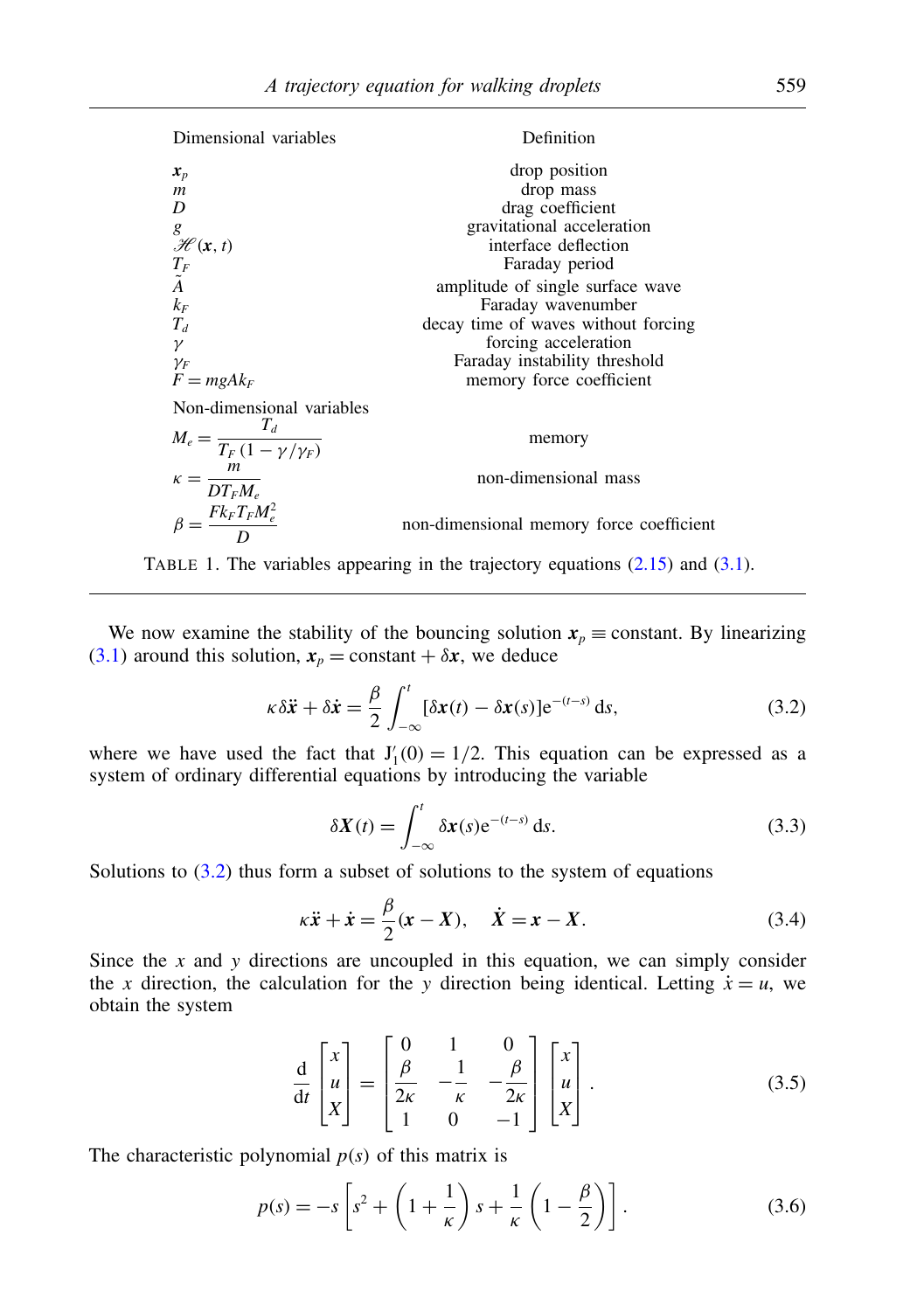The  $s = 0$  solution simply indicates that the bouncing state is invariant under translation, so we neglect it. Since  $\kappa > 0$ , the stability of the bouncing state is controlled by the constant term in  $p(s)$ . Specifically, the bouncing state is stable for  $\beta$  < 2 and unstable for  $\beta$  > 2. In terms of the dimensional variables, the bouncing state is stable for forcing accelerations  $\gamma < \gamma_W$ , where

$$
\gamma_W = \gamma_F \left( 1 - \sqrt{\frac{F k_F T_d^2}{2 D T_F}} \right) \tag{3.7}
$$

defines the walking threshold. Note that  $\gamma_W$  increases with the drop drag coefficient *D* but decreases with the memory force coefficient *F*. Note also that the memory force increases with  $\gamma$ , as indicated by the definition of the memory parameter  $M_e$  [\(2.5\)](#page-4-1). The bouncing state is thus stabilized by the drag force  $-D\dot{x}_p$  (which opposes the drop's motion) and destabilized by the memory force. Once the latter is sufficiently large to overcome the former, the bouncing solution is destabilized, and the drop begins to walk. As we will see in the next section, for  $\gamma \gtrsim \gamma_W$  the drop begins to walk at a constant velocity.

## 3.1. *Stuart–Landau equation for the walking velocity*

The experiments of Protière *et al.* (2006) demonstrate that, in a parameter regime delineated by Moláček & Bush  $(2013b)$ , there is a supercritical pitchfork bifurcation at  $\gamma = \gamma_W$  (corresponding to  $\beta = 2$ ), where the bouncing state destabilizes into straight-line walking. We proceed by demonstrating that this behaviour is captured by our integro-differential equation of motion, by analysing the drop motion near the bifurcation. Assume that  $\gamma$  is slightly above the walking threshold, so  $\beta = 2 + \alpha \epsilon^2$  for  $0 < \epsilon \ll 1$  and  $\alpha > 0$ . Near the bifurcation, we can write an asymptotic expansion for  $x_p(t)$ :

<span id="page-8-0"></span>
$$
\mathbf{x}_p(t) = \frac{1}{\epsilon} \mathbf{a}(T) + \epsilon^3 \mathbf{x}_1(t, T) + O(\epsilon^5), \tag{3.8}
$$

where  $T = \epsilon^2 t$  is the slow time scale. In what follows, we use the notation  $f = \partial f / \partial t$ ,  $f' = \partial f / \partial T$ . We substitute this expansion into the non-dimensional equation of motion [\(3.1\)](#page-6-3) and extract the leading-order terms. Due to the exponential term, the dominant contribution in the integral comes from the region  $t - s = O(1)$ . Note that

$$
\mathbf{x}_p(t) - \mathbf{x}_p(s) = \epsilon \mathbf{a}'(T)(t-s) + \epsilon^3 \left(-\frac{1}{2}\mathbf{a}''(T)(t-s)^2 + \mathbf{x}_1(t,T) - \mathbf{x}_1(s,S)\right) + O(\epsilon^5),\tag{3.9}
$$

where  $S = \epsilon^2 s$ , which gives

$$
|\mathbf{x}_p(t) - \mathbf{x}_p(s)|^2 = \epsilon^2 |\mathbf{a}'(T)|^2 (t - s)^2 + \epsilon^4 \left[ -(\mathbf{a}'(T) \cdot \mathbf{a}''(T)) (t - s)^3 + 2(t - s)\mathbf{a}'(T) \cdot (\mathbf{x}_1(t, T) - \mathbf{x}_1(s, S)) \right] + O(\epsilon^6).
$$
 (3.10)

Therefore

$$
\frac{J_1(|x_p(t) - x_p(s)|)}{|x_p(t) - x_p(s)|} = \frac{1}{2} - \frac{\epsilon^2}{16} |\boldsymbol{a}'(T)|^2 (t - s)^2 + O(\epsilon^4),
$$
\n(3.11)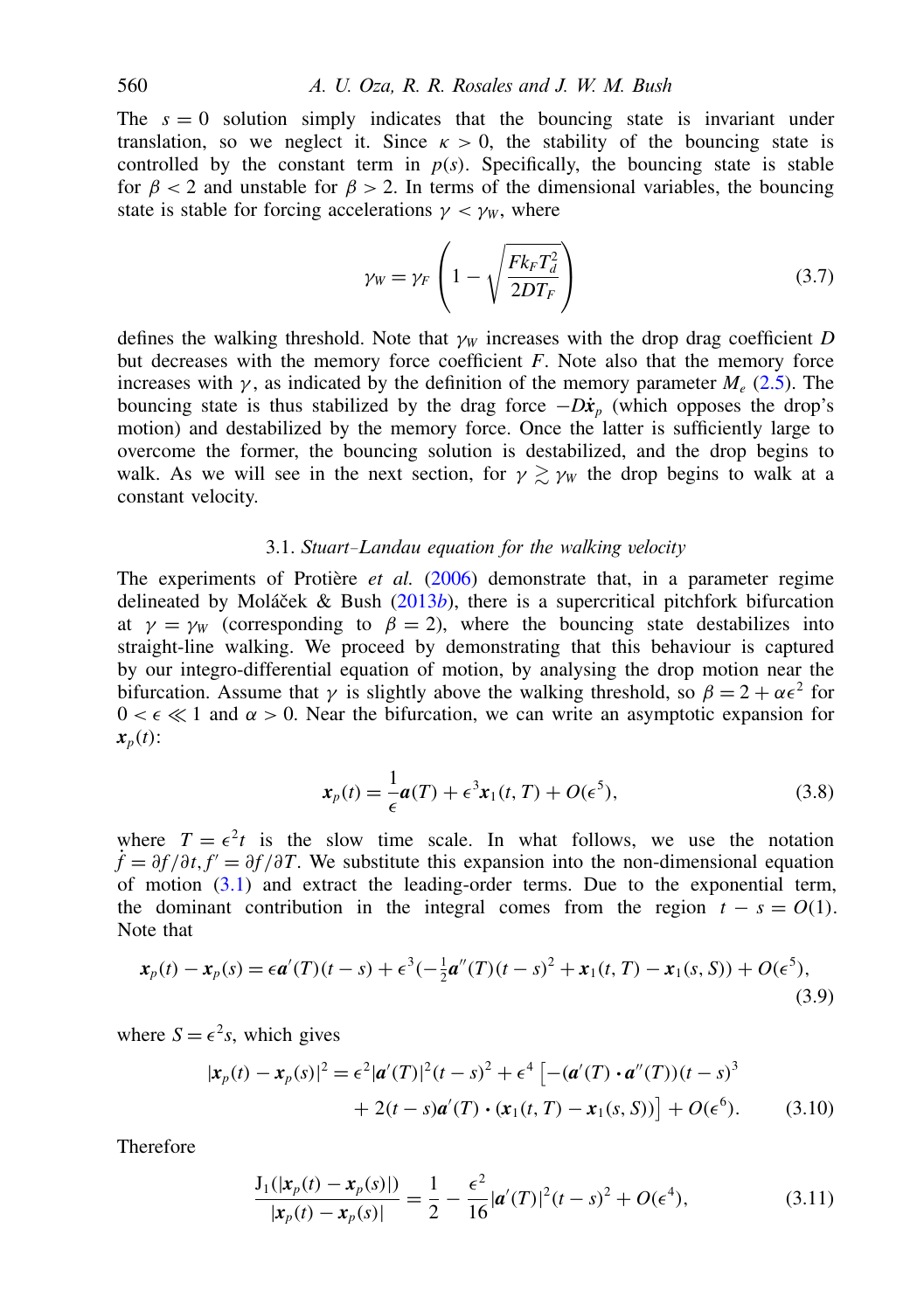where we use the fact that  $J_1^{(3)}(0) = -3/8$ . The leading-order terms in the integral are thus

$$
\int_{-\infty}^{t} \frac{J_1(|x_p(t) - x_p(s)|)}{|x_p(t) - x_p(s)|} (x_p(t) - x_p(s)) e^{-(t-s)} ds
$$
\n
$$
= \frac{\epsilon}{2} \int_{-\infty}^{t} \mathbf{a}'(T)(t-s) e^{-(t-s)} ds + \frac{\epsilon^3}{2} \int_{-\infty}^{t} \left[ -\frac{1}{2} \mathbf{a}''(T)(t-s)^2 - \frac{1}{8} \mathbf{a}'(T) |\mathbf{a}'(T)|^2 (t-s)^3 + (x_1(t, T) - x_1(s, S)) \right] e^{-(t-s)} ds + O(\epsilon^5).
$$
\n(3.12)

By changing variables  $t - s = z$ , we can evaluate some of these integrals. Then using  $\beta = 2 + \alpha \epsilon^2$ , the equation of motion [\(3.1\)](#page-6-3) reduces, at leading order, to

$$
\kappa \ddot{x}_1 + \dot{x}_1 - x_1 + \int_{-\infty}^t x_1(s, S) e^{-(t-s)} ds = \frac{\alpha}{2} a' - (1 + \kappa) a'' - \frac{3}{4} a' |a'|^2. \tag{3.13}
$$

Introducing the variable  $X_1 = \int_{-\infty}^t x_1(s, S) e^{-(t-s)} ds$ , [\(3.13\)](#page-9-1) can be written in the form

$$
\frac{\partial}{\partial t}(\kappa \dot{x}_1 + x_1 - X_1) = \frac{\alpha}{2}\mathbf{a}' - (1 + \kappa)\mathbf{a}'' - \frac{3}{4}\mathbf{a}'|\mathbf{a}'|^2. \tag{3.14}
$$

In order for the expansion  $(3.8)$  to be consistent,  $x_1$  should be a bounded function of *t*, which implies that the right side of [\(3.14\)](#page-9-2) must vanish. This yields an evolution equation for the leading-order velocity  $a'$ :

<span id="page-9-3"></span><span id="page-9-2"></span><span id="page-9-1"></span>
$$
\mathbf{a}'' = \frac{1}{2(1+\kappa)} \mathbf{a}' \left( \alpha - \frac{3}{2} |\mathbf{a}'|^2 \right). \tag{3.15}
$$

This is a Stuart–Landau equation (Stuart  $1958$ ) for the velocity  $a'$ . We write  $a' = u(T)(\cos \theta(T), \sin \theta(T))$ , where  $u(T)$  is the speed of the drop and  $\theta(T)$  determines its direction, so that  $(3.15)$  becomes

$$
u' = \frac{1}{2(1+\kappa)}u\left(\alpha - \frac{3}{2}u^2\right), \quad \theta' = 0.
$$
 (3.16)

We thus confirm that the speed  $u$  undergoes a supercritical pitchfork bifurcation when  $\beta = 2$ . For  $\beta < 2$ , only the bouncing state  $u = 0$  is stable; for  $\beta \gtrsim 2$ , the walking solution is stable and has speed  $u \approx \sqrt{2\alpha/3}$ . The equation  $\theta' = 0$  implies that, as expected, the drop walks in a straight line in an arbitrary direction: since the wave field produced at each bounce is rotationally symmetric, there is no preferred direction of motion at the onset of instability. Therefore, in the experiment, the initial direction of motion is presumably governed by random or imposed perturbations.

#### <span id="page-9-0"></span>4. Straight-line walking

The drop's bouncing state becomes unstable for  $\gamma > \gamma_W$ , beyond which it walks in a straight line at constant speed. We proceed by deriving a formula for the walking speed of the resonant walker, and showing that the resonant walking state is stable for all  $\gamma_W < \gamma < \gamma_F$ .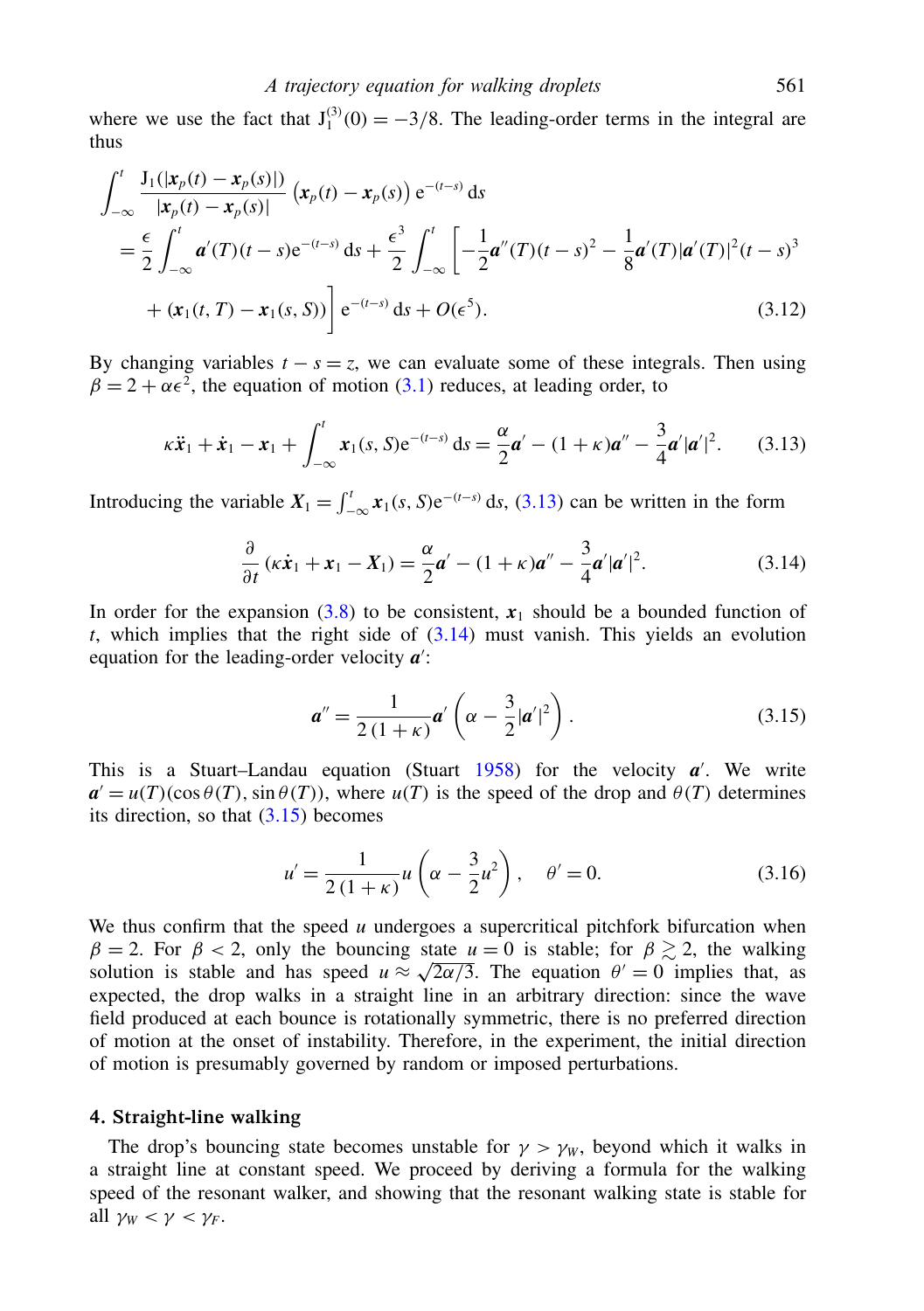

FIGURE 2. (Colour online) Plot of the walking speed  $u$  (in mm s<sup>-1</sup>) as a function of the non-dimensional forcing acceleration  $\gamma/g$ . The dots represent experimental data from Moláček & Bush ( $2013b$ ), and the curves are obtained from our model prediction [\(4.3\)](#page-10-0) for a resonant walker using (*a*)  $v = 20 \text{ cS}, f = 80 \text{ Hz}, \rho = 949 \text{ kg m}^{-3}, \sigma = 20.6 \times 10^{-3} \text{ N m}^{-1}$ ,  $\gamma_F = 4.3g, T_d = 1/54.9$  s,  $R = 0.40$  mm, and (*b*)  $v = 50 \text{ c} \bar{\text{S}}, f = 50 \text{ Hz}, \rho = 960 \text{ kg m}^{-3}$ ,  $\sigma = 20.8 \times 10^{-3} \text{ N m}^{-1}$ ,  $\gamma_F = 4.23g$ ,  $T_d = 1/57.9 \text{ s}$ ,  $R = 0.39 \text{ mm}$ . The single free parameter in our stroboscopic model is the phase of impact, chosen here to be (*a*) sin  $\Phi = 0.3$  and (*b*)  $\sin \Phi = 0.35$ . Characteristic error bars are shown.

#### 4.1. *Walking speed*

To find a formula for the walking speed *u*, we substitute the solution  $x_p = (ut, 0)$  into [\(3.1\)](#page-6-3):

$$
u = \beta \int_0^\infty J_1(uz) e^{-z} dz.
$$
 (4.1)

<span id="page-10-1"></span><span id="page-10-0"></span> $1/2$ 

The integral can be evaluated exactly, yielding

$$
u = -\frac{\beta}{u} \left( 1 - \frac{1}{\sqrt{1 + u^2}} \right) \quad \Rightarrow \quad u = \frac{1}{\sqrt{2}} \left( -1 + 2\beta - \sqrt{1 + 4\beta} \right)^{1/2} . \tag{4.2}
$$

Note that this solution is real-valued only for  $\beta > 2$ , in accordance with the stability analysis of the bouncing state presented in  $\S$ [3.](#page-6-0) In terms of dimensional variables, the walking speed *u* has the form

$$
u = \frac{1}{k_F T_d} \left( 1 - \frac{\gamma}{\gamma_F} \right) \left\{ \frac{1}{4} \left[ -1 + \sqrt{1 + 8 \left( \frac{\gamma_F - \gamma_W}{\gamma_F - \gamma} \right)^2} \right] - 1 \right\}^{1/2}.
$$
 (4.3)

Figure 2 shows a comparison between the experimental dependence of the walking speed *u* on the forcing acceleration  $\gamma$ , as reported by Moláček & Bush (2013*b*), and that predicted by [\(4.3\)](#page-10-0). The equation for the resonant walking speed adequately describes the experimental data, provided that the impact phase  $\Phi$  is judiciously chosen. Note that the impact phases chosen in figure 2 are roughly consistent with those reported in Moláček & Bush  $(2013b)$ ; however, they are also known to depend weakly on γ (Moláček & Bush 2013*b*).

It follows from [\(4.3\)](#page-10-0) that *u* is a monotonically increasing function of  $\gamma$ . As  $\gamma$ increases, so does the propulsive memory force and the drop speed. Moreover, one can show that in the infinite memory limit  $M_e \to \infty$  (or  $\gamma \to \gamma_F$ ), the walking speed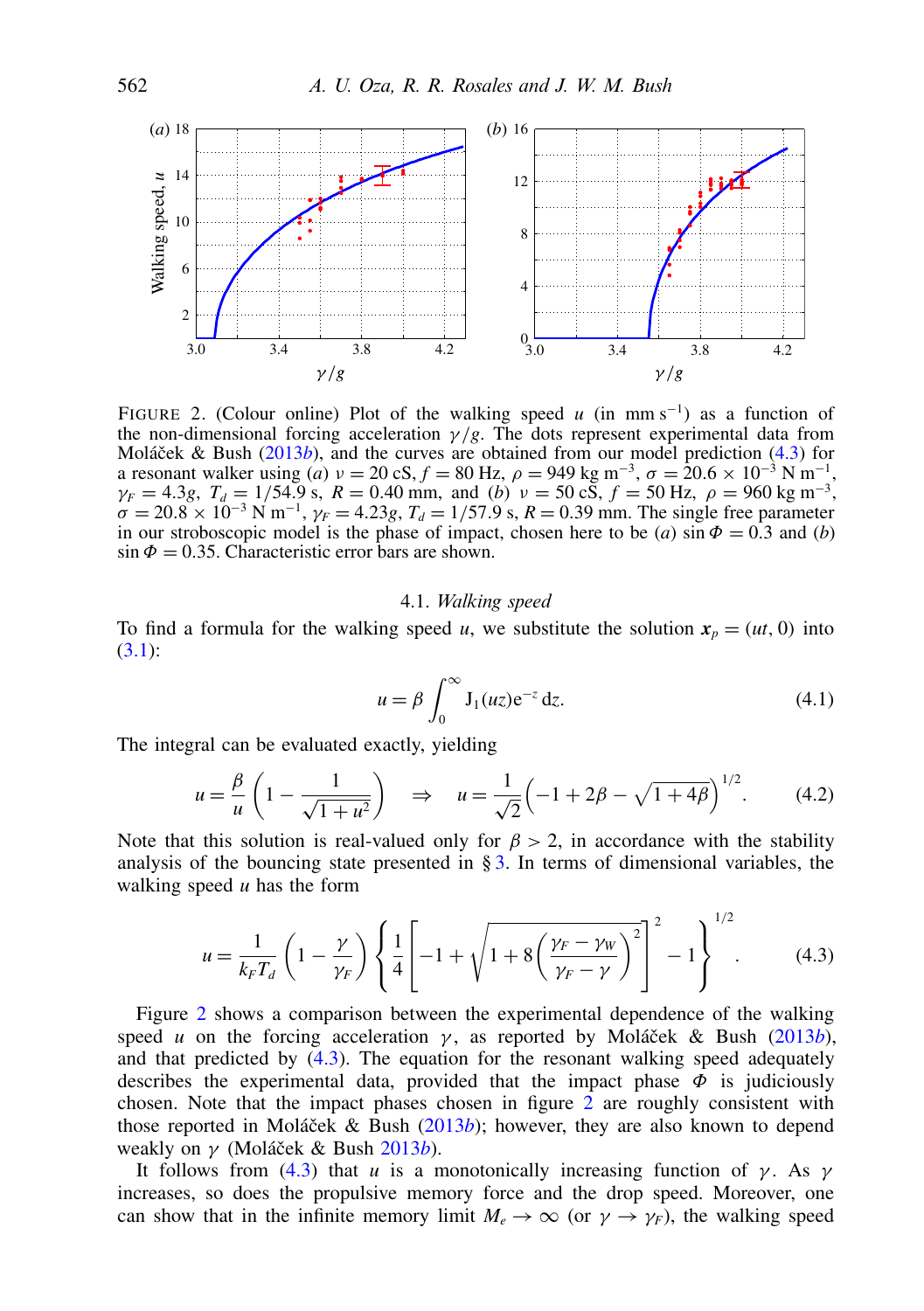remains bounded, and assumes the value

$$
\lim_{\gamma \to \gamma_F} u = \frac{\sqrt{2}}{k_F T_d} \left( 1 - \frac{\gamma_W}{\gamma_F} \right) = \sqrt{\frac{F}{D k_F T_F}} = \sqrt{\frac{mgA}{DT_F}}.
$$
\n(4.4)

In reality, the amplitude *A* depends on  $\gamma$  through the phase  $\Phi$ , so *u* does not necessarily increase with γ. Moreover, Moláček & Bush (2013*b*) demonstrate that the walking speed curves such as those in figure 2 may have discontinuities resulting from the drop switching between different walking modes as  $\gamma$  increases, an effect that could not be captured with our resonant walker model.

#### <span id="page-11-1"></span>4.2. *Wave field*

Plots of the strobed wave field  $(2.14)$  generated by a walker moving according to  $x_p = (ut, 0)$  are shown in figure 3 for low, medium, and high memory. The plots are shown in the drop's reference frame, with the drop at the origin and moving to the right. Note that, as the memory increases, the interference effects of the standing waves become more pronounced. The computed wave fields are qualitatively similar to those reported by Eddi *et al.* (2011). Profiles of the wave fields along the drop's direction of motion are also shown. Note that the drop is effectively surfing on the crest of its guiding wave. If  $\gamma < \gamma_w$ , the drop bounces in place  $(u = 0)$  on the crest of the wave. As the memory increases, the drop slides further down the wave in the direction of increasing gradient, and so moves faster. The horizontal force  $-mg\nabla h(x_n, t)$  imparted by the inclined surface precisely balances the drag  $-D\dot{x}_p$ , allowing the drop to move at a constant speed.

#### <span id="page-11-0"></span>5. Stability analysis

Steady rectilinear walking is observed in the laboratory for a substantial range of parameter space (Protière *et al.* 2006; Moláček & Bush 2013*b*), indicating that the walking state is relatively robust. We proceed by showing that the walking solution  $x_p = (ut, 0)$  is stable to perturbations in the direction of motion, and neutrally stable to transverse perturbations. To this end, we consider the dimensionless equation

$$
\kappa \ddot{\boldsymbol{x}}_p + \dot{\boldsymbol{x}}_p = \beta \int_{-\infty}^t \frac{\mathbf{J}_1(|\boldsymbol{x}_p(t) - \boldsymbol{x}_p(s)|)}{|\boldsymbol{x}_p(t) - \boldsymbol{x}_p(s)|} (\boldsymbol{x}_p(t) - \boldsymbol{x}_p(s)) e^{-(t-s)} ds + \epsilon \delta(t), \tag{5.1}
$$

where  $\delta(t) = (\delta_x(t), \delta_y(t))$  is the Dirac delta function and  $0 < \epsilon \ll 1$ . The delta function represents a small perturbation to the drop at time  $t = 0$ , the response to which we examine in what follows.

We write the drop trajectory as  $x_p(t) = x_0(t) + \epsilon x_1(t)H(t)$  where  $x_0(t) = (ut, 0)$  is the walking solution defined by [\(4.2\)](#page-10-1) and  $x_1(t) = (x_1(t), y_1(t))$  is the perturbation. We impose the conditions  $x_1(0) = (0, 0)$  and  $\dot{x}_1(0) = (1/\kappa, 1/\kappa)$  to ensure that  $x_p$  is a solution of [\(5.1\)](#page-11-1). We substitute this solution into (5.1) and retain only the  $O(\epsilon)$  terms:

$$
\kappa \ddot{x}_1 + \dot{x}_1 = \beta \int_{-\infty}^t J_1'(u(t-s))(x_1(t) - x_1(s)H(s))e^{-(t-s)} ds,
$$
 (5.2*a*)

$$
\kappa \ddot{y}_1 + \dot{y}_1 = \beta \int_{-\infty}^t \frac{J_1(u(t-s))}{u(t-s)} (y_1(t) - y_1(s)H(s)) e^{-(t-s)} ds.
$$
 (5.2b)

Note that these equations can be written in the form

<span id="page-11-2"></span>
$$
\kappa \ddot{x}_1 + \dot{x}_1 = \beta \left[ x_1 \int_0^\infty J_1'(uz) e^{-z} dz - x_1 * (J_1'(ut) e^{-t}) \right],
$$
 (5.3*a*)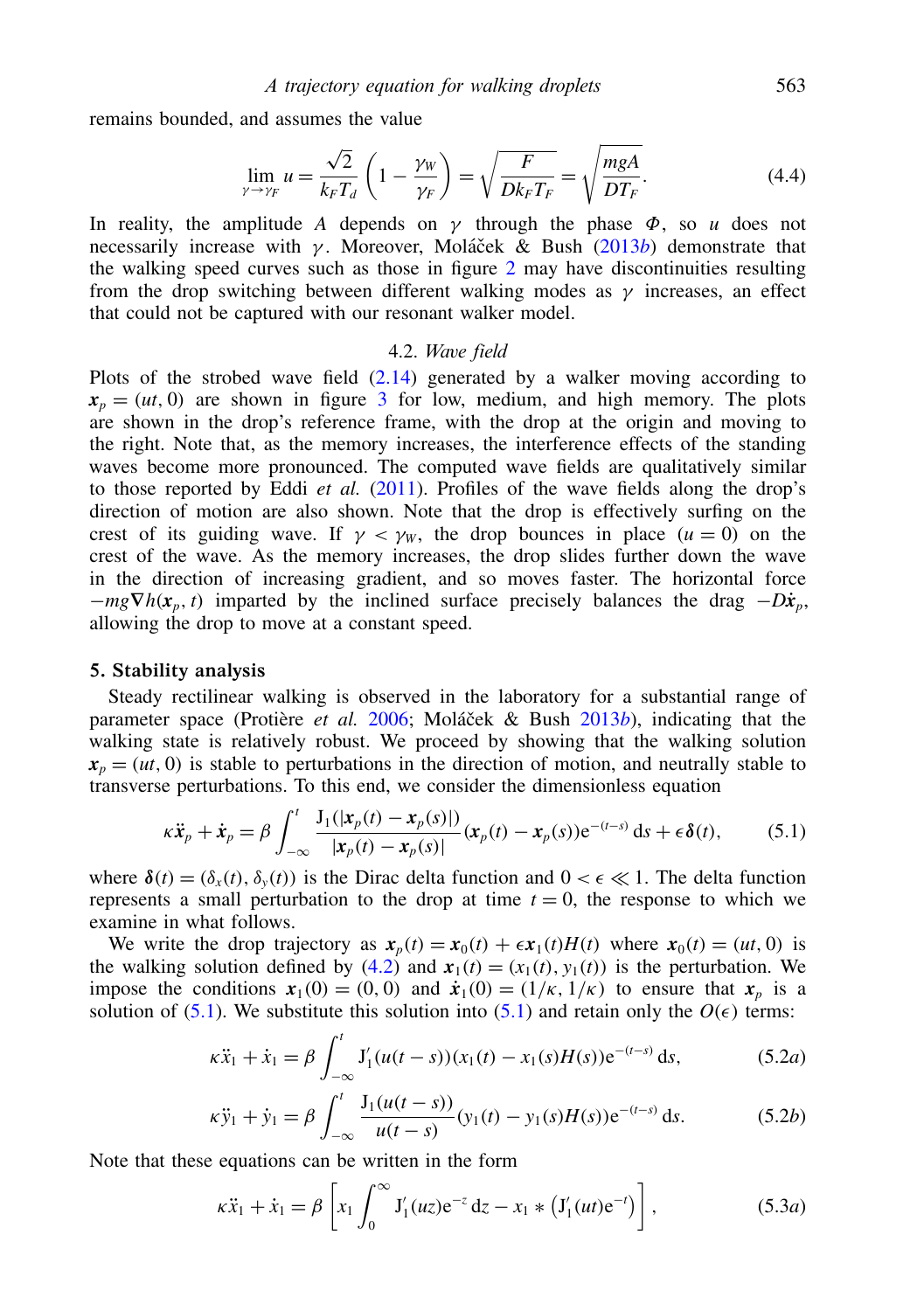

FIGURE 3. Wave fields generated by (*a*) a stationary bouncer and (*b–d*) walkers for, respectively, (*a*) very low ( $\gamma = 3.0g$ ), (*b*) low ( $\gamma = 3.4g$ ), (*c*) medium ( $\gamma = 3.8g$ ), and (*d*) high ( $\gamma = 4.2g$ ) path-memory. The plots are generated using  $\nu = 20 \text{ cS}, f = 80 \text{ Hz},$  $\rho = 949 \text{ kg m}^{-3}, \sigma = 20.6 \times 10^{-3} \text{ N m}^{-1}, T_d = 1/54.9 \text{ s}, R = 0.40 \text{ mm}, \text{ and } \sin \Phi = 0.3.$ The walking and Faraday thresholds are  $\gamma_W = 3.12g$  and  $\gamma_F = 4.3g$ , respectively. The wave amplitude is given in  $\mu$ m. Upper figures: plot of the strobed wave field  $h(x, t)$  [\(2.14\)](#page-5-1) accompanying the drop. The drop is located at the origin and moves to the right according to  $x_p = (ut, 0)$ , where *u* is determined by [\(4.3\)](#page-10-0). Lower figures: wave profiles  $h(x, t)$  along the direction of motion of the walker. As the memory increases, the walker moves away from the crest towards a region with higher slope, thus moving faster.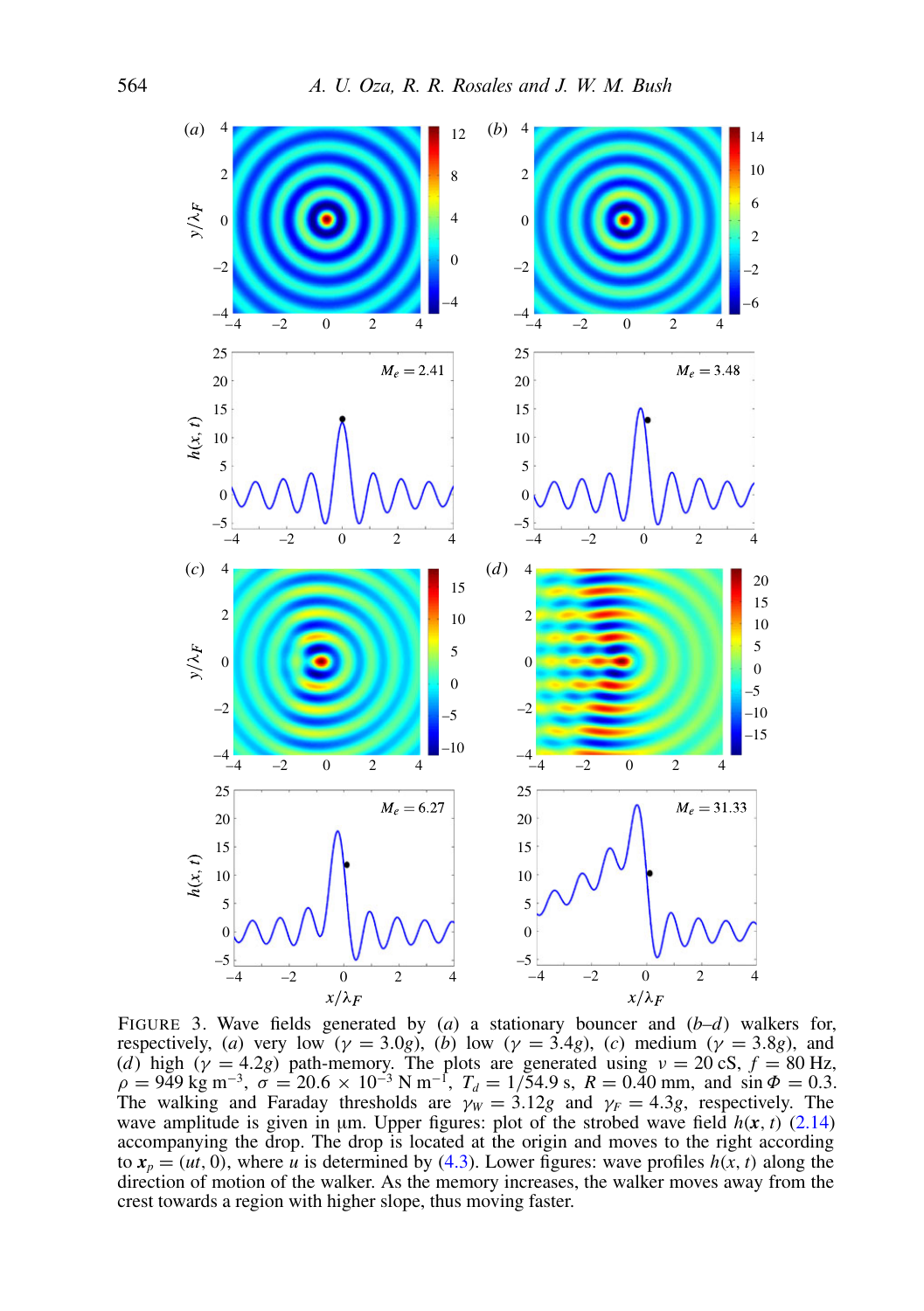<span id="page-13-0"></span>*A trajectory equation for walking droplets* 565

$$
\kappa \ddot{y}_1 + \dot{y}_1 = \beta \left[ y_1 \int_0^\infty \frac{J_1(uz)}{uz} e^{-z} dz - y_1 * \left( \frac{J_1(ut)}{ut} e^{-t} \right) \right],
$$
 (5.3*b*)

where  $f * g$  denotes the convolution of the functions  $f$  and  $g$ . This form of the linearized equations of motion makes them particularly amenable to stability analysis, since we can now take the Laplace transform of both sides of the equations. Doing so yields algebraic equations for  $X(s) = \mathcal{L}[x_1(t)]$  and  $Y(s) = \mathcal{L}[y_1(t)]$ , which can be readily solved. The poles of  $X(s)$  and  $Y(s)$  are the eigenvalues of their respective linear problems  $(5.3a)$  $(5.3a)$  and  $(5.3b)$ . If the poles lie in the left- or right-half of the complex plane, the walking solution  $x(t) = (ut, 0)$  is respectively stable or unstable to perturbations in the corresponding direction.

#### 5.1. *Stability to perturbations in the direction of motion*

We first consider the equation for  $x_1$ , the perturbation along the walking direction. We take the Laplace transform of the equation and use the facts that  $x_1(0) = 0$  and  $\dot{x}_1(0) = 1/\kappa$ , in order to deduce an equation for *X*(*s*):

$$
(\kappa s^2 + s)X(s) - 1 = \beta X(s) \int_0^\infty J_1'(uz) e^{-z} dz - \beta \mathcal{L} \left[ J_1'(ut) e^{-t} \right] X(s).
$$
 (5.4)

We now use the facts that

<span id="page-13-1"></span>
$$
\int_0^\infty J_1'(uz)e^{-z} dz = \frac{1}{2\sqrt{u^2 + 1}} \left(1 - \frac{u^2}{\left(1 + \sqrt{u^2 + 1}\right)^2}\right) = \frac{1}{\beta} \tag{5.5a}
$$

and

$$
\mathscr{L}\left[J_1'(ut)e^{-t}\right] = \frac{1}{2\sqrt{u^2 + (s+1)^2}} \left(1 - \frac{u^2}{\left(s+1 + \sqrt{u^2 + (s+1)^2}\right)^2}\right), \quad (5.5b)
$$

in order to obtain

$$
X(s) = \frac{1}{\kappa s^2 + s - 1 + \frac{\beta}{2\sqrt{u^2 + (s+1)^2}} \left(1 - \frac{u^2}{\left(s + 1 + \sqrt{u^2 + (s+1)^2}\right)^2}\right)}.
$$
(5.6)

Note that the appropriate branch for the square root is defined by  $\sqrt{u^2 + (s+1)^2} > 0$ for  $s = 0$ , with branch cuts  $s = -1 \pm i\xi$  for  $\xi \ge u$ . For simplicity, we write  $X(s)$  in terms of the variable  $\tilde{s} = s + 1$ . After some algebra, we can rewrite [\(5.6\)](#page-13-1) as

$$
X(s) = \frac{\sqrt{u^2 + \tilde{s}^2} \left(\tilde{s} + \sqrt{u^2 + \tilde{s}^2}\right)}{\kappa (\tilde{s} - 1)^2 (u^2 + \tilde{s}^2) + \beta \tilde{s} + (\tilde{s} - 2)(u^2 + \tilde{s}^2) + \left[\tilde{s}(\tilde{s} - 2) + \kappa \tilde{s}(\tilde{s} - 1)^2\right] \sqrt{u^2 + \tilde{s}^2}}.
$$
\n(5.7)

The poles of  $X(s)$  are the zeros of its denominator, which solve the equation

<span id="page-13-2"></span>
$$
[\tilde{s}(\tilde{s}-2) + \kappa \tilde{s}(\tilde{s}-1)^2] \sqrt{u^2 + \tilde{s}^2} = (2-\tilde{s})(\tilde{s}^2 + u^2) - \beta \tilde{s} - \kappa (\tilde{s}-1)^2 (\tilde{s}^2 + u^2). \tag{5.8}
$$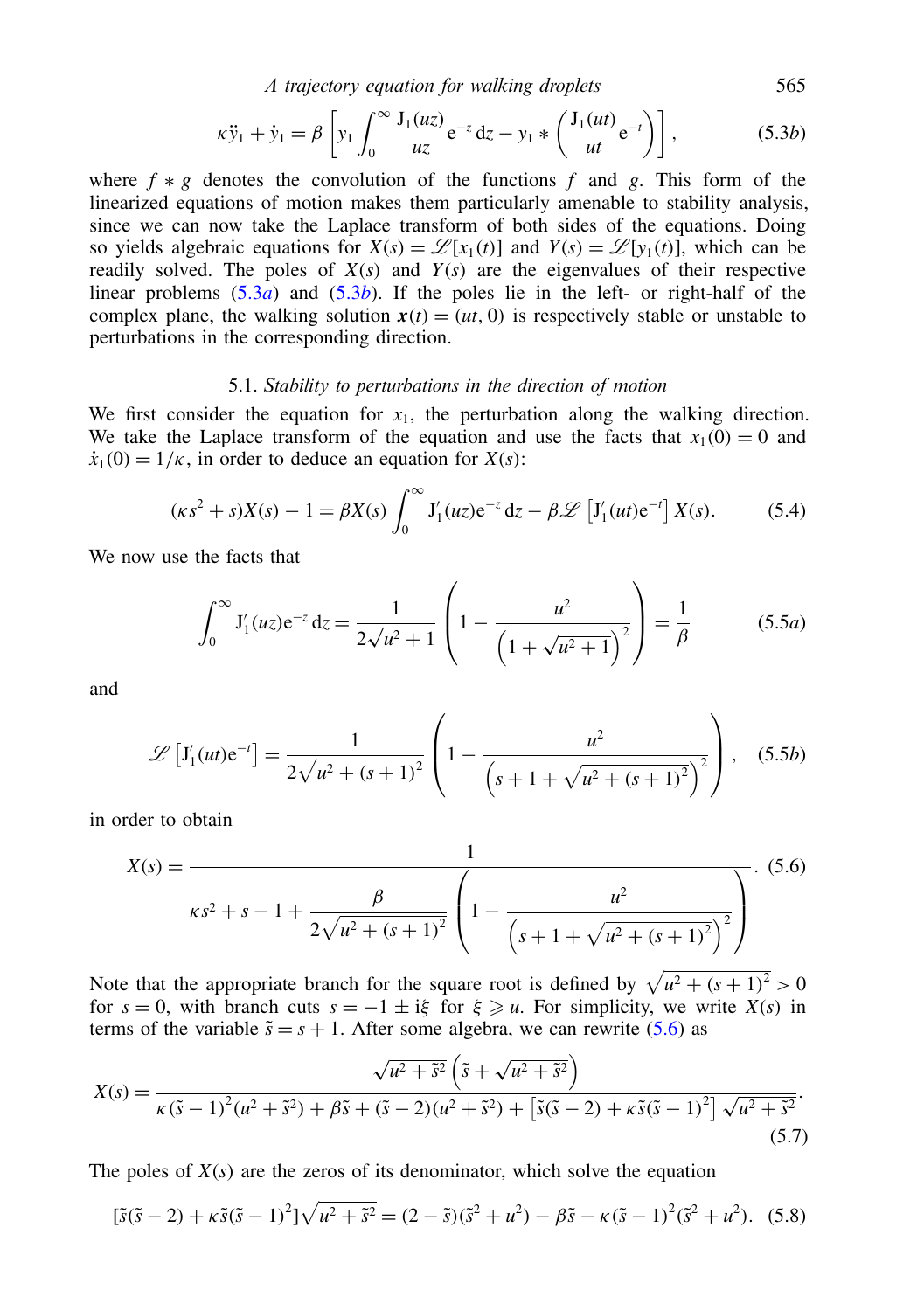

FIGURE 4. (Colour online) Plot of the real part of the (non-zero) poles of  $\mathcal{L}[x_1(t)] = X(s)$ as a function of  $\beta$ , for (*a*)  $\kappa = 1$ , (*b*)  $\kappa = 1.5$  and (*c*)  $\kappa = 5$ , respectively. *X*(*s*) is the Laplace transform of the perturbation  $x_1$ ,  $\beta$  the non-dimensional memory force coefficient, and  $\kappa$  the non-dimensional mass of the drop (see table 1). The three plots are representative of the ranges  $0 \le \kappa \le 1.3$ ,  $1.3 \le \kappa < 2$ , and  $\kappa > 2$ , respectively. Note that merging of the curves indicates the existence of two complex conjugate poles with the same real part.

Squaring both sides of this equation and some further algebra yields

<span id="page-14-0"></span>
$$
[u^2(\tilde{s} - 2 + \kappa(\tilde{s} - 1)^2)^2 + 2\beta \tilde{s}(\tilde{s} - 2 + \kappa(\tilde{s} - 1)^2)](\tilde{s}^2 + u^2) = -\beta^2 \tilde{s}^2. \tag{5.9}
$$

Note that the poles of  $X(s)$  are a subset of the solutions to this equation, since squaring both sides may introduce spurious solutions; that is, some solutions of [\(5.9\)](#page-14-0) may not solve  $(5.8)$ . Therefore, the poles of  $X(s)$  are a subset of the roots of the sixth-degree polynomial  $p_x(\tilde{s}) = \sum_{k=0}^{6} c_k \tilde{s}^k$ , with coefficients

$$
c_0 = 4u^4 \left( 1 - \kappa + \frac{\kappa^2}{4} \right), \quad c_1 = -u^2 \left[ 4\beta + 4u^2 + \kappa(-2\beta - 10u^2 + 4\kappa u^2) \right], (5.10a)
$$

$$
c_2 = \beta^2 + 4u^2 + 2\beta u^2 + u^4 + \kappa \left( -4u^2 - 4\beta u^2 - 8u^4 + \kappa u^2 + 6\kappa u^4 \right),\tag{5.10b}
$$

$$
c_3 = -[4\beta + 4u^2 + \kappa \left(-2\beta - 10u^2 - 2\beta u^2 - 2u^4 + 4\kappa u^2 + 4\kappa u^4\right)],
$$
 (5.10*c*)

$$
c_4 = u^2 + 2\beta + \kappa \left( -4\beta - 8u^2 + 6\kappa u^2 + \kappa u^4 \right),
$$
\n(5.10*d*)

$$
c_5 = \kappa (2\beta + 2u^2 - 4\kappa u^2), \quad c_6 = \kappa^2 u^2. \tag{5.10e}
$$

It can be verified that  $p_x(1) = 0$ , so  $X(s)$  has a pole at the origin  $s = 0$ . This reflects the fact that the equation of motion  $(3.1)$  is invariant under translation in the *x* direction; that is, if  $x_p(t)$  is a solution to [\(3.1\)](#page-6-3), so is  $x_p(t) + (\tilde{x}, 0)$ , where  $\tilde{x}$  is a constant. Since  $\mathcal{L}[\dot{\tilde{x}}] = \tilde{x}/s$ , the translational invariance of the solution implies that *X*(*s*) has a pole at  $s = 0$  (or  $\tilde{s} = 1$ ). Therefore, the non-trivial poles of *X*(*s*) are a subset of the roots of the fifth-degree polynomial  $q_x(\tilde{s}) = \sum_{k=0}^{5} d_k \tilde{s}^k$ , where  $p_x(\tilde{s}) = (\tilde{s} - 1)q_x(\tilde{s})$ . The coefficients of  $q_x(\tilde{s})$  are related to the coefficients of  $p_x(\tilde{s})$  by the formula  $d_i = -\sum_{k=0}^{i} c_k$ .

We find the roots of  $q_x(\tilde{s})$  numerically with MATLAB for a range of parameters β and  $κ$ , and only select the roots that are actually poles of  $X(s)$ , that is, solutions of  $(5.8)$ . The real parts of the roots are plotted in figure 4 for a range of parameters κ and β > 2. Note that the poles of *X*(*s*) always have negative real part, indicating that the walking solution  $x_p(t) = (ut, 0)$  is stable to perturbations along the direction of motion. That is, if the drop is infinitesimally perturbed along its walking direction, it will converge exponentially quickly to a solution of the form  $x_p(t) = (ut + \epsilon \tilde{x}, 0)$ . It will thus continue to walk along the same line at the same constant speed.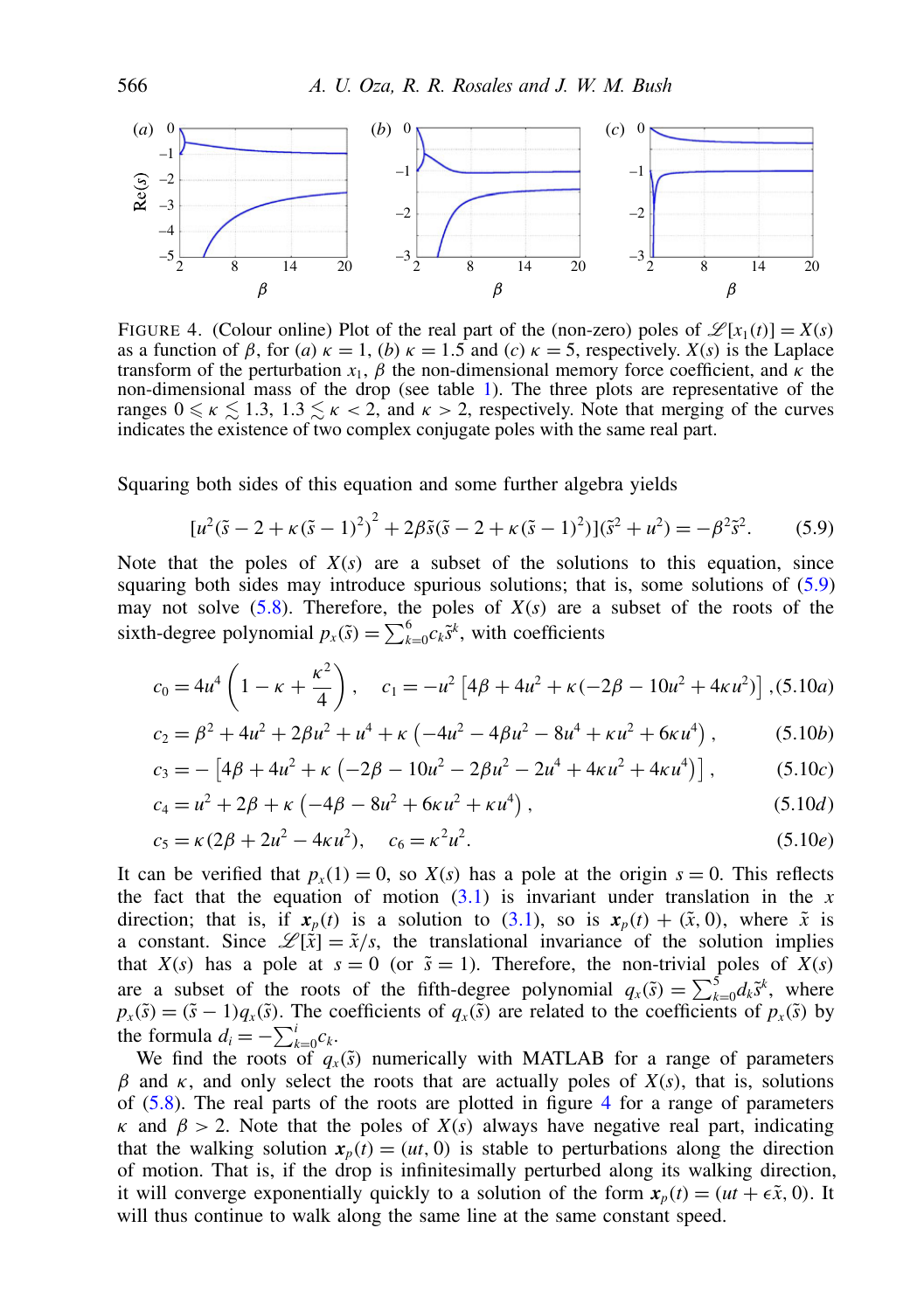## *A trajectory equation for walking droplets* 567

## 5.2. *Stability to lateral perturbations*

We now show that the walking drop with trajectory  $x_p(t) = (ut, 0)$  is neutrally stable to perturbations in the *y* direction, that is, perpendicular to its direction of motion. Taking the Laplace transform of the *y*<sub>1</sub>-equation [\(5.3](#page-13-0)*b*) and using the fact that  $y_1(0) = 0$  and  $\dot{y}_1(0) = 1/\kappa$  yields an algebraic equation for  $Y(s) = \mathcal{L}[y_1(t)]$ :

$$
(\kappa s^2 + s)Y(s) - 1 = \beta Y(s) \int_0^\infty \frac{J_1(uz)}{uz} e^{-z} dz - \beta \mathcal{L} \left[ \frac{J_1(ut)}{ut} e^{-t} \right] Y(s).
$$
 (5.11)

We now use the facts that

$$
\int_0^\infty \frac{J_1(uz)}{uz} e^{-z} dz = \frac{1}{u^2} \left( -1 + \sqrt{1 + u^2} \right) = \frac{1}{\beta} \sqrt{1 + u^2},
$$
(5.12*a*)

and

$$
\mathscr{L}\left[\frac{J_1(ut)}{ut}e^{-t}\right] = \frac{1}{u}\left(-\frac{s+1}{u} + \sqrt{1 + \left(\frac{s+1}{u}\right)^2}\right),\tag{5.12b}
$$

to deduce the solution

$$
Y(s) = \frac{1}{\kappa s^2 + s - \sqrt{1 + u^2} + \frac{\beta}{u^2} \left( -(s+1) + \sqrt{u^2 + (s+1)^2} \right)},
$$
(5.13)

where the square root has the same meaning as before. Using  $(4.2)$  for the walking speed *u* allows us to rewrite  $Y(s)$  as

$$
Y(s) = \frac{-1 + 2\beta - \beta^*}{\kappa s^2 \left(-1 + 2\beta - \beta^*\right) - s\left(1 + \beta^*\right) + \beta\left(1 - \beta^*\right) + \beta\sqrt{\left(-1 + \beta^*\right)^2 + 4s(s+2)}},\tag{5.14}
$$

where  $\beta^* = \sqrt{1 + 4\beta}$ . As previously, the poles of *Y*(*s*) are the zeros of its denominator, which are solutions to

$$
\beta \sqrt{(-1+\beta^*)^2 + 4s(s+2)} = \beta (\beta^* - 1) + s(1+\beta^*) - \kappa s^2 (-1+2\beta - \beta^*)
$$
 (5.15)

Squaring both sides of this equation and subsequent algebra yields

$$
s^{2}(1+2\beta+\beta^{*}) = \kappa^{2}s^{4}(-1+2\beta-\beta^{*}) - 2\kappa s^{3}(1+\beta^{*}) - 2\kappa s^{2}\beta(-1+\beta^{*}).
$$
 (5.16)

Therefore, the poles of  $Y(s)$  are a subset of the roots of the polynomial  $p_Y(s)$  =  $s^2$ ( $c_0$  +  $c_1s$  +  $c_2s^2$ ), with coefficients

<span id="page-15-0"></span>
$$
c_0 = -[2\kappa\beta(-1+\beta^*) + 1 + 2\beta + \beta^*],
$$
\n(5.17*a*)

$$
c_1 = -2\kappa (1 + \beta^*), \quad c_2 = \kappa^2 (-1 + 2\beta - \beta^*).
$$
 (5.17b)

Note that  $p_Y(s)$  has a double zero at the origin  $s = 0$ , as well as the two roots of  $c_0 + c_1s + c_2s^2$ . However, one can show numerically that these roots do not solve [\(5.15\)](#page-15-0), and hence they are not poles of  $Y(s)$ . As a result,  $Y(s)$  has only a double pole at the origin, so the drop is neutrally stable with respect to perturbations perpendicular to the direction of motion.

Since the equation of motion  $(3.1)$  is invariant under translation in the *y* direction, we expect a pole at the origin. The double pole, which arises from the rotational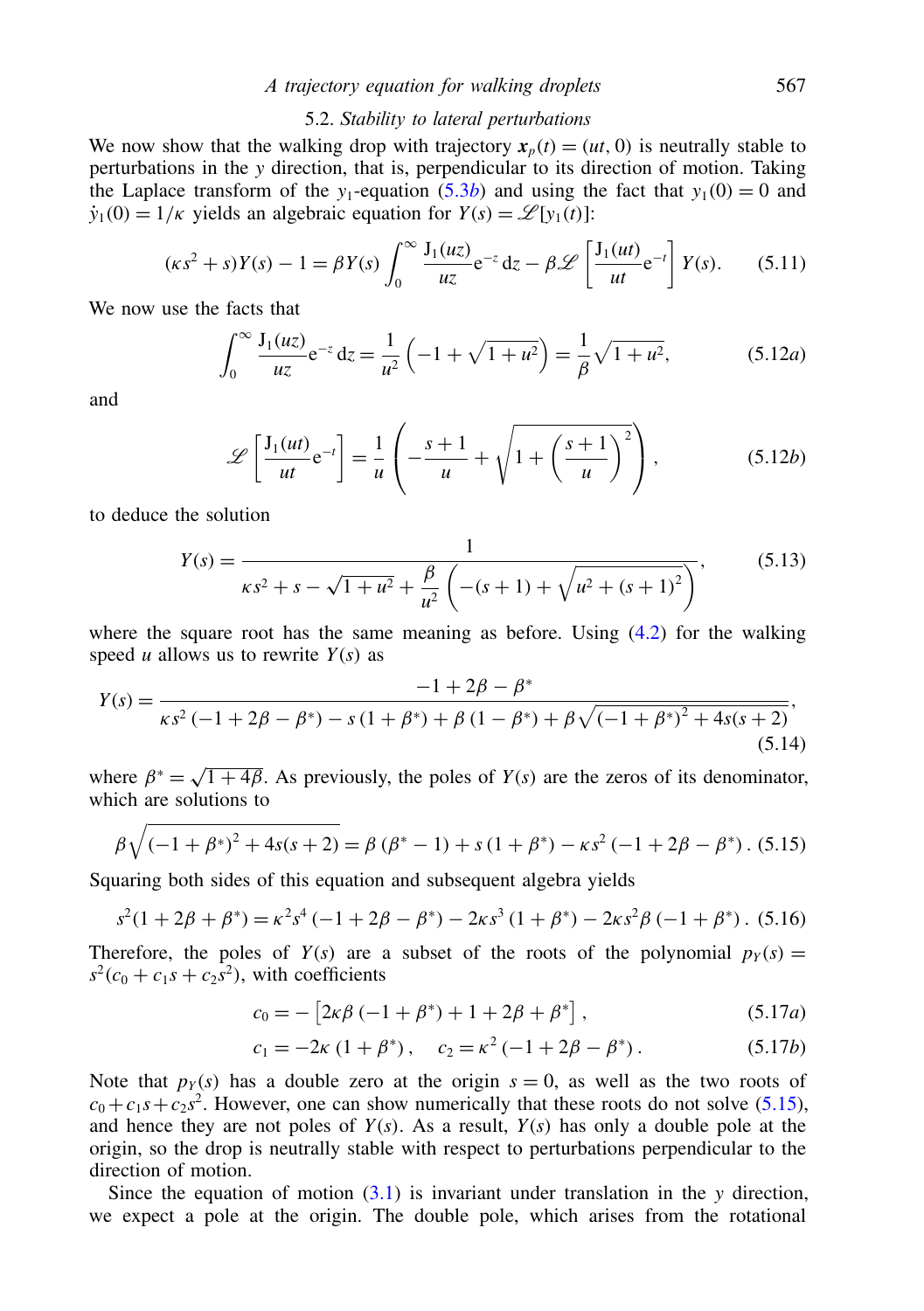invariance of the problem, indicates that the perturbation  $y_1$  grows linearly in time, rather than exponentially. Physically, this indicates that the drop can change direction when perturbed perpendicular to its walking direction. Note that the waves emitted by the drop have radial symmetry, and that the drop is effectively surfing on the central crest of its pilot wave field (figure 3). Hence, there is no force to stabilize the drop to lateral perturbations, so its direction of motion can be readily altered. However, once so perturbed, it will simply walk at a constant speed in the new direction.

# <span id="page-16-0"></span>6. Discussion

We have developed and analysed an integro-differential trajectory equation to describe the horizontal motion of a droplet walking in resonance on a vibrating fluid bath. The equation was developed by approximating the resonant walker as a continuous moving source of standing waves. The resulting theoretical model makes predictions that are consistent with many of the experimental results reported by Protière et al. (2006) and Moláček & Bush (2013*b*). Specifically, it predicts that the bouncing state becomes unstable at a critical value of the memory parameter *M<sup>e</sup>* consistent with that observed experimentally. By deriving a Stuart–Landau equation for the motion of the drop near this critical value, we have shown that the bouncing state destabilizes into straight-line walking  $x_p = (ut, 0)$  via a supercritical pitchfork bifurcation. The trajectory equation also yields an analytical expression  $(4.3)$  for the dependence of the walking speed *u* on the forcing acceleration  $\nu$  that compares favourably with the experimental results reported by Moláček & Bush (2013*b*).

We have also analysed the stability of the resonant walking state. By demonstrating that the walker is stable to perturbations in the direction of motion, we have provided a new rationale for the robustness of the resonant walking state. By demonstrating that the walker is neutrally stable to perturbations perpendicular to the direction of motion, we provide evidence that the dynamics may be chaotic in more complicated geometries. In the presence of boundaries, the walkers are easily diverted; indeed, steady rectilinear walking is rarely observed in confined geometries (Harris *et al.* 2013), as the wave field is complicated by reflections from the boundaries. The drop trajectory is then extremely sensitive to its initial conditions, which may result in chaotic dynamics. Rationalizing how the coherent statistical behaviour (Couder & Fort 2006; Harris *et al.* 2013) emerges from the underlying complex nonlinear dynamics is a subject of ongoing research.

It is worth stressing that the stroboscopic approximation assumes *a priori* that the droplet and accompanying wave are in a state of perfect resonance. While this resonance assumption greatly simplifies the mathematical analysis, the model does not consider the detailed coupling between the horizontal and vertical drop motion, an important aspect of the dynamics that one expects to have significant bearing on the stability characteristics of the walkers. In particular, the model fails to capture the experimental observations that the walking state is sometimes unstable for sufficiently small or large drops (Moláček & Bush 2013b; Wind-Willassen et al. 2013), that large drops can undergo a subcritical transition to walking (Protière  $et$   $al$ , 2006), and that the walking speed of some drops is a non-monotonic or even discontinuous function of the forcing acceleration, owing to the switching between two resonant bouncing modes (Moláček & Bush 2013*b*).

Another limitation of the trajectory equation  $(3.1)$  is that it only applies in free space; that is, the fluid bath must be large compared to the damping length of the Faraday and transient wave fields, so that the boundaries and reflected waves can be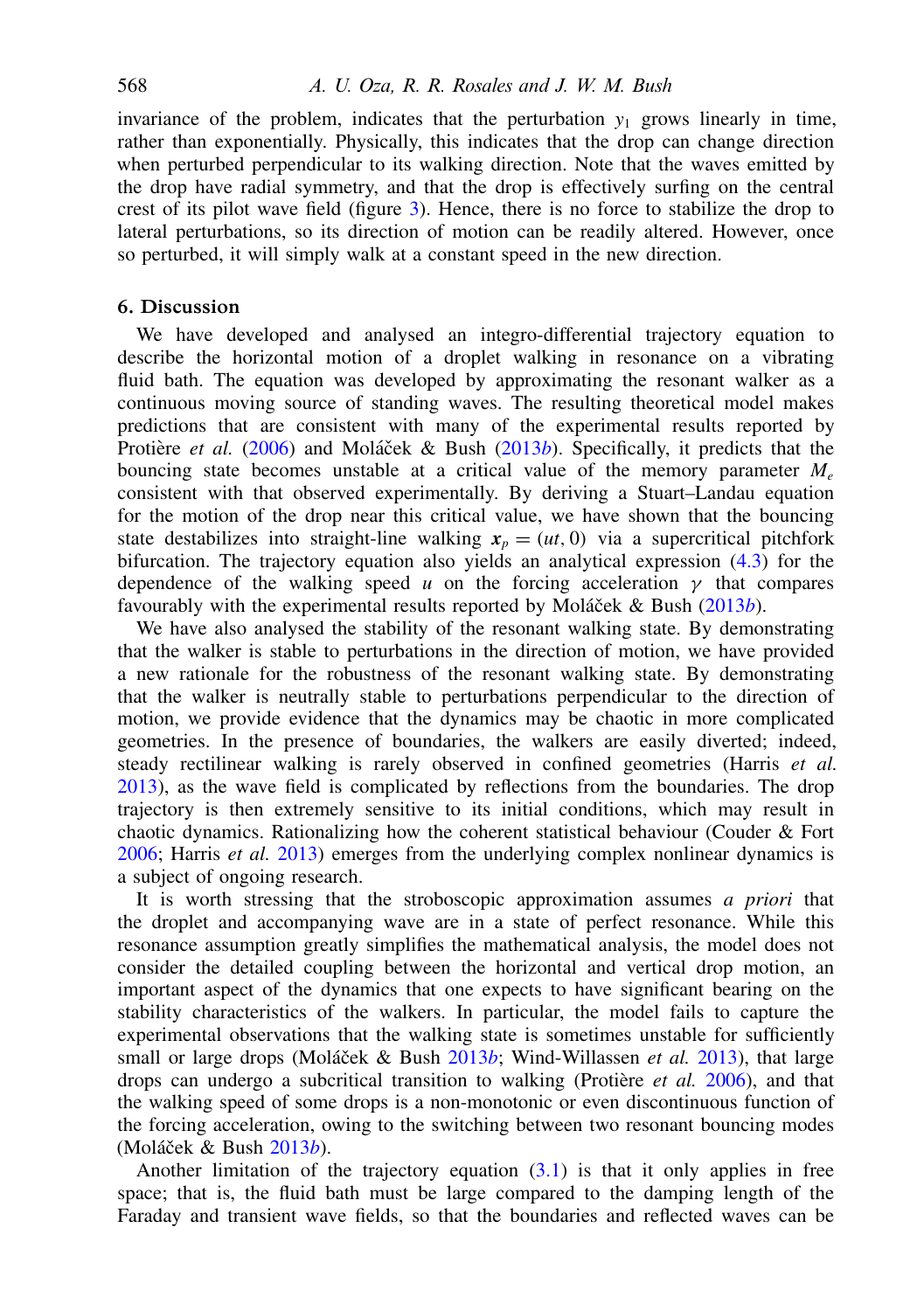safely neglected. Specifically, the Bessel function approximation  $(2.8)$  for the standing wave field generated by a single bounce will no longer be valid if the drop is near a submerged barrier or the container boundary. As many of the interesting quantum analogues such as tunnelling (Eddi *et al.* 2009), diffraction and interference (Couder & Fort 2006) occur in the presence of submerged barriers, the incorporation of boundary effects into the pilot-wave model developed herein will be the subject of future work.

While analysing the stability of resonant straight-line walking is informative, the real value of the trajectory equation will be in elucidating certain aspects of the walkers' quantum-like behaviour. In the future, we will show that our trajectory equation can be simply extended to include a Coriolis force, allowing us to elucidate the orbital quantization reported by Fort *et al.* (2010) and to predict qualitatively new phenomena (Harris & Bush 2013; Oza *et al.* 2013). Our model can incorporate central force fields in a similar fashion, thus allowing us to analyse the hydrodynamic analogue of the quantum harmonic oscillator, which is currently being explored in the laboratory of Yves Couder (Perrard *et al.* 2013).

### Acknowledgements

A.U.O. gratefully acknowledges the financial support of the NSF Graduate Research Fellowship Program and the Hertz Foundation, and J.W.M.B. that of the NSF through grant CBET-0966452. The work of R.R.R. was partially supported by NSF grants DMS-1007967 and DMS-1115278. The authors also thank J. Moláček, D. Harris, Y. Couder and E. Fort for valuable discussions, and the MIT-France program for their support.

#### **REFERENCES**

- BENJAMIN, T. B. & URSELL, F. 1954 The stability of the plane free surface of a liquid in vertical periodic motion. *Proc. R. Soc.* A 225, 505–515.
- BUSH, J. W. M. 2010 Quantum mechanics writ large. *Proc. Natl Acad. Sci. USA* 107 (41), 17455–17456.
- COUDER, Y. & FORT, E. 2006 Single-particle diffraction and interference at a macroscopic scale. *Phys. Rev. Lett.* 97, 154101.
- COUDER, Y., GAUTIER, C.-H. & BOUDAOUD, A. 2005 From bouncing to floating: noncoalescence of drops on a fluid bath. *Phys. Rev. Lett.* 94, 177801.
- CROMMIE, M., LUTZ, C. & EIGLER, D. 1993 Confinement of electrons to quantum corrals on a metal surface. *Science* 262 (5131), 218–220.
- DOUADY, S. 1990 Experimental study of the Faraday instability. *J. Fluid Mech.* 221, 383–409.
- EDDI, A., FORT, E., MOISY, F. & COUDER, Y. 2009 Unpredictable tunneling of a classical wave–particle association. *Phys. Rev. Lett.* 102, 240401.
- EDDI, A., MOUKHTAR, J., PERRARD, S., FORT, E. & COUDER, Y. 2012 Level splitting at macroscopic scale. *Phys. Rev. Lett.* 108, 264503.
- EDDI, A., SULTAN, E., MOUKHTAR, J., FORT, E., ROSSI, M. & COUDER, Y. 2011 Information stored in Faraday waves: the origin of path memory. *J. Fluid Mech.* 675, 433–463.
- EDDI, A., TERWAGNE, D., FORT, E. & COUDER, Y. 2008 Wave propelled ratchets and drifting rafts. *Europhys. Lett.* 82, 44001.
- FARADAY, M. 1831 On a peculiar class of acoustical figures, and on certain forms assumed by groups of particles upon vibrating elastic surfaces. *Phil. Trans. R. Soc. Lond.* 121, 299–340.
- FORT, E., EDDI, A., BOUDAOUD, A., MOUKHTAR, J. & COUDER, Y. 2010 Path-memory induced quantization of classical orbits. *Proc. Natl Acad. Sci. USA* 107 (41), 17515–17520.
- HARRIS, D. M. & BUSH, J. W. M. 2013 Droplets walking in a rotating frame: from quantized orbits to multinodal statistics. *J. Fluid Mech.* (submitted).